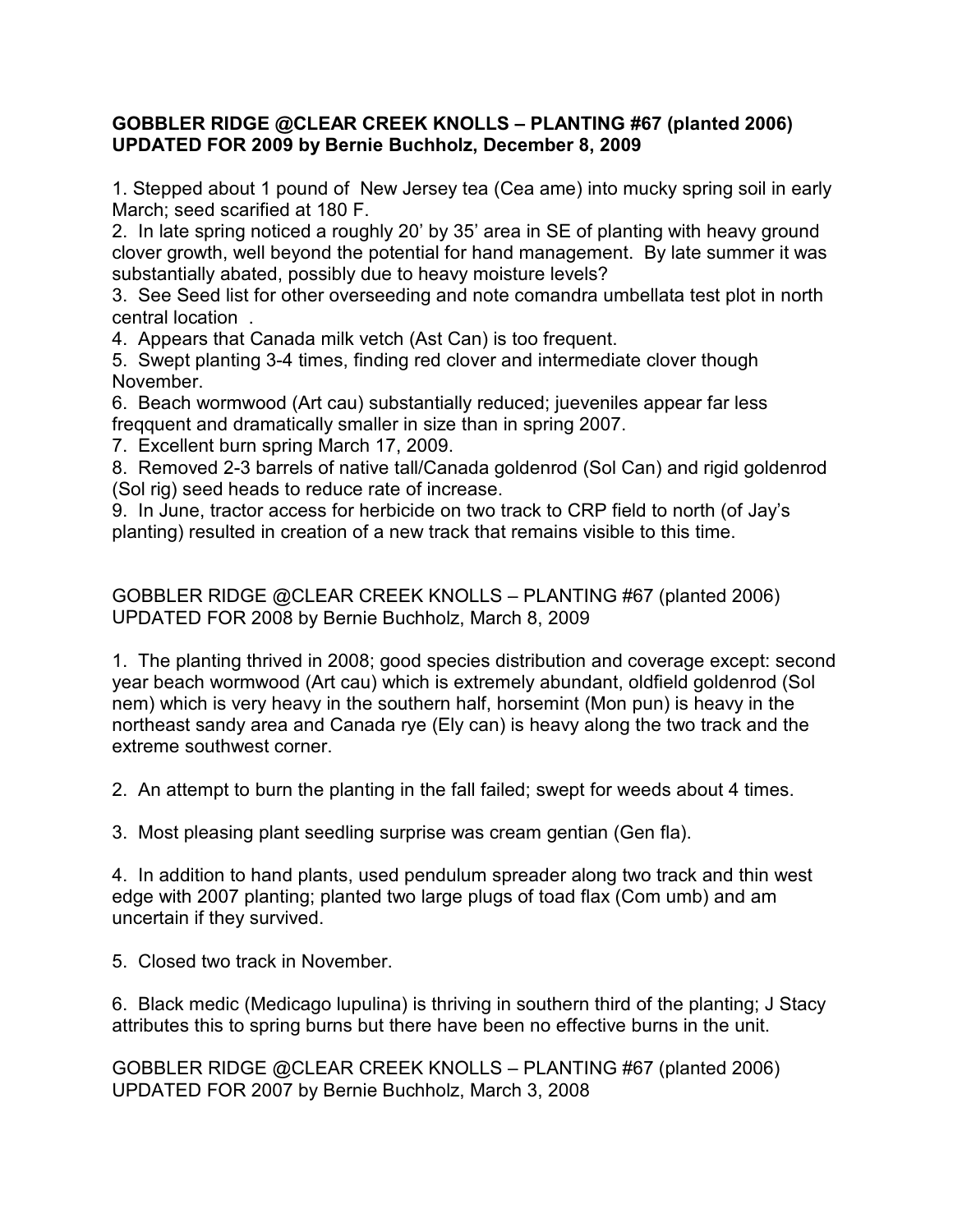1. According to veterans, one of the most successful first year plantings. Why? It's not clear; well-timed rains contributed to unusual  $1<sup>st</sup>$  year plant growth. Species blooming in first year include Hel. hel. (false sunflower), Pol. San. (field milkwort), Par. int. (wild quinine), Lia. asp. (rough blazing star), Lia. pys. (tall gayfeather), Ast. eri. (heath aster), Ast. lae. (smooth aster), Ast. lin. (stiff aster), Ast. azu. (skyblue aster), Hel. gro. (sawtooth sunflower), Gau. bie. (gaura biennis), Gna. obt. (sweet everlasting). Finally, being down gradient from Jay Stacy's planting always helps! (Note 7/08: some of these bloomed because they are annuals.)

2. Areas requiring over seeding (need grid map of this and future planting): a. southernmost 35 feet of planting possibly due to soil accretion from up field erosion; b. two areas of concentrated dandelions which restricted germination and seedling growth.

3. Species frequency; Mon. pun. (horse mint) is quite heavy in the NE corner which is both the sandiest and driest soil; well spaced to too few elsewhere; Art. cau. (beach wormwood) is extremely heavy throughout north half; aster species were very successful, growing in abundant numbers.

4. Weed growth relatively uniform throughout except dry sandy NE corner where it is dramatically reduced; some areas with concentrated dandelions had much reduced growth of other weeds; the planting was "swept" for weeds at least 4 complete and several more partial times; guesstimate weeds treated (pulled or cut/herbicided): 400 Queen Anne's lace, 200 yarrow, 300 wild parsnip, 400 box elder, 35 red clover, plus 400 misc. weeds.

5. The six foot wide strip of Ely. Can. (Canada rye) along the planting's west edge was designed to buffer the planting from agricultural operations, primarily overspray, and to conserve seed in an area that would serve as the two track for working the planting; the rye thrived by late summer but had no discernable effect in buffering due to being short when herbicide and fertilizers were applied. (There was no discernible overspray damage.) I would not do this again for same objectives; it might, however, be useful in buffering the southern edge from seed/weed intrusion from the adjacent hay field over several years.

6. Its difficult to evaluate the rate of goldenrod germination until the second growing season; thus, it is hard to evaluate the Stacy maxim that the weight of aster seed should equal or exceed the weight of goldenrods which, of course, are much easier to collect in volume.

7. It would be helpful to have much more detailed maps of the planting, including a grid marked by T posts on site to better kept track over seed targets, weed sweeps, weed species, etc.

8. Regarding the original species list from 2006 (below), note that the last 24 species on the list (3.44 lbs) were NOT planted. These are all Obligate or Facultative species that I had expected to plant in the adjacent flood plain. However, we did not clear all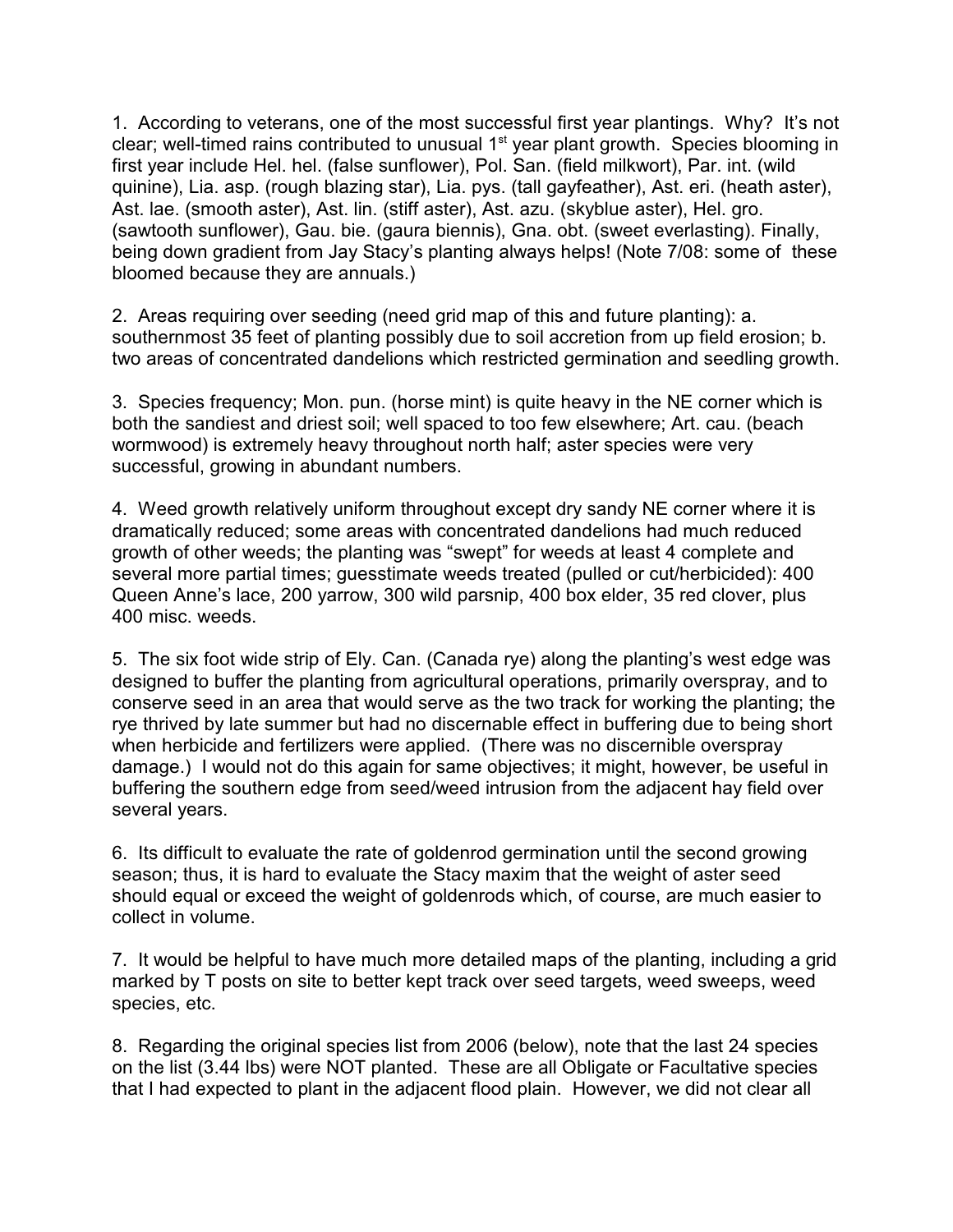the trees before the 2006/2007 fall/winter planting window closed; seeds were held for future use.

9. Miscellaneous planting and herbicide: 12/06: planted 5 Ame pru. (American plum) in cluster; April 1, 2007: applied 5 gallons Poast Plus @ 2.5 oz per gallon on brome on south side of savanna; light rain fell within 3 hours of application; April 15, 2007: applied 6.5 gallons of Poast Plus @ 2.5 oz/gallon on about 60% of brome (omitting east side) south of savanna; April 29, 2007: planted ~200 loose culms and 3-5 plugs of Dutchman's breeches in savanna; April 28, 2007: applied 2.5 gallons of P.P. on west edge of brome field abutting planting; June 12, 2007: applied Poast Plus on non-native brome on east edge of planting and 15' into planting; June 22, 2007: planted 28 plugs of Vio. sag. (arrow leaved violet) July 7, 2007: applied Roundup adjacent south side of planting; Sept. 1, 2007: planted 50 white oak acorns; Nov. 8, 2008: applied 5 to 8 pounds of 2007 seed mix to southernmost 60 feet of planting with pendulum spreader being used on 2007 planting; Nov 18 and 20, 2007: hand planted 3 to 4 pounds of mix of conservative species, all stepped-in to some degree (esp. included Amo. can. and Tep. vir.).

### October 14, 2007:

Bill Kleiman here. Today I created pdf of Jay's hand typed seed list. He did not give us a weight per species, but promises to do this next time. Bernie did give a per species list which is below. Jay's seed harvest list is for his 6 acres. Jay and Bernie's first year planting look awesome! The weather was perfect with rain at the right times. They planted in November and gentle rains followed sealing in the seed nicely. They harrowed both before and after seeding. Jay did some hand seeding and tractor seeding. The main factor for success was likely planting a high rate and diversity of seed, and getting it in before Thanksgiving. I hope to follow that this year. Generally, the fire season makes us tardy enough that Christmas is our target.

GOBBLER RIDGE @CLEAR CREEK KNOLLS – PLANTING #67 (planted 2006) SEED LIST & SITE PREPARATION NOTES by Bernie Buchholz Nov. 30, 2006

# I. SITE CONDITIONS

According to the 1985 Soil Survey of Lee County, Bernie's 2 acre cornfield and the adjacent (approx. 0.4A) brome covered field to the east is 570C2 Martinsville "silt loam with 5-10% slope with severe limitations" for erosion. It is a fine-silted, mixed, mesic soil. The adjacent terraced creek side is 776 Comfrey clay loam, a fine-loamy, mixed mesic soil.

A drainage course running NW to SE cuts across the extreme SW edge of the cornfield toward a concrete water control device. That device no longer restricts flows but suggests that rainwater runoff must be substantial.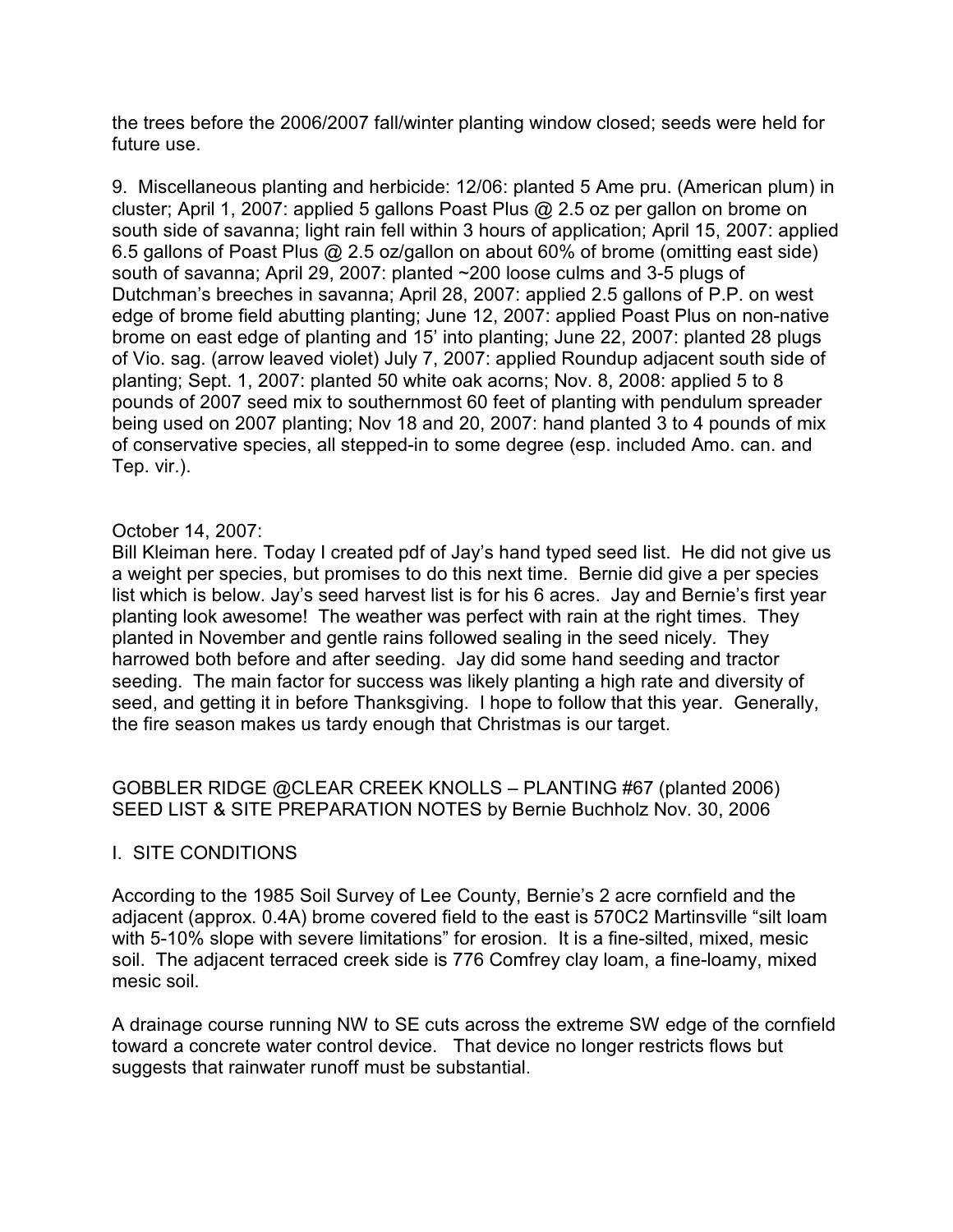Jay's six acre site to the north is primarily 507C2 Martinsville with a 290b Warsaw loam escarpment between the cornfield and the creek side.

The combined 8 acre site is part of a much larger field that has been in row crops/corn for a least 60 years. The 1939 aerials show this field in row crops. In 2006 it was treated with Roundup herbicide.

Pre-settlement ecotype is believed to have been oak savannah due to the presence of a substantial number of burr and black oaks, Pennsylvania sedge and other conservative species. Preliminary observation suggests that all of Jay's and the northern half of Bernie's planting is dry prairie; the southern acre is dry/mesic to mesic.

### II. SITE PREPARATIONS

The corn stubble was mowed with the "batwing" in late October. This action lifted out some of the stalk/root balls but most remained with about 4" stalk stub.

On November 2 to prepare the site for burning we used the alfalfa rake around the perimeter (3 laps) of the combined 8 acre site to create a fire break; the rake captured about 60-70% of corn bio mass into wind rows but a steady wind redistributed some of the lighter plant matter. Most of the 2 acre site was subsequently raked into scattered piles while the portion of the six acre site within the perimeter windrow was not disturbed.

Excellent weather conditions allowed the raked windrows to burn thoroughly. The 6 acre site which was not raked (except perimeter) was burned thoroughly (about 90% of the area). The 2 acre site had a considerable amount of stubble remaining because 30-40% of the bio mass not captured by the raking.

On November 3 we harrowed the entire 2 acre site with a 15' wide steel chain "rake": we first worked the site north to south and then east to west, dropping accumulated stubble just off site to the west. This action removed a significant additional amount of bio mass and loosened the top one quarter to one inch of soil, creating an attractive planting condition. Remaining bio mass is roughly 15%, apparently well less than the acceptable maximum.

# III. SEED LIST & PLANTING PLAN (Bernie's 2 Acre site only)

The attached exhibit reflects more than 130 dry and mesic species (plus 20 wetland species), about 45+/- pounds per acre of forbs and non-dominant grasses. Dominant grasses include 5 pounds little blue and a three quarter pound mix of big blue/Indian grass per acre. Seeds that are normally collected in the spring and early summer are underrepresented because Bernie did not retain seeds collected at the start of the season.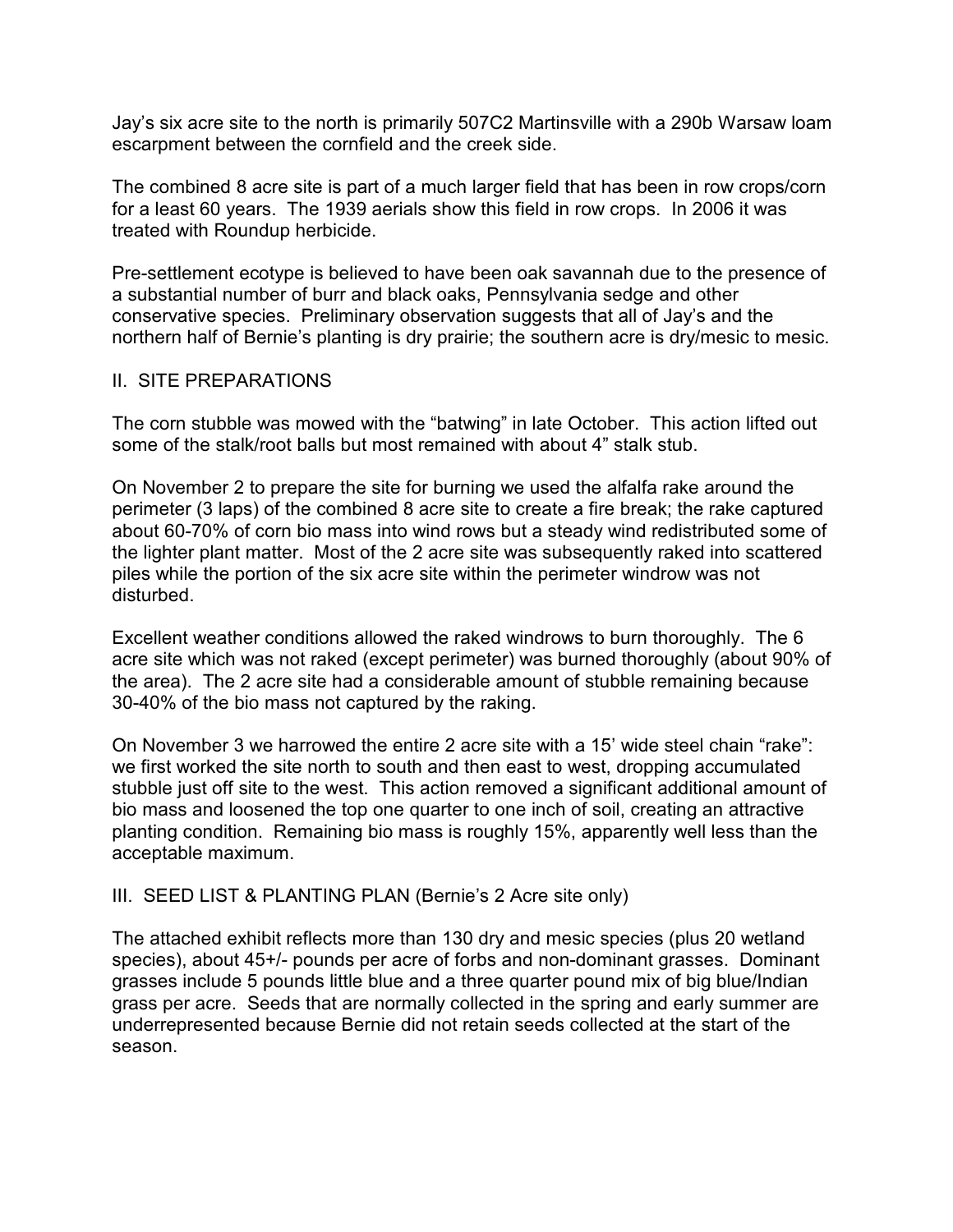A base mix was planted across the entire site with specific additional seeds only in the northern acre of dry prairie and others sown only in the southern more mesic section; a few shade edge species lined the tree edge; a six foot wide Canada rye border on the western edge is intended to buffer the site from any agricultural herbicide overspray from the adjacent cornfield. Note that the "Planting Zones" listed on the Seed List Exhibit were to organize seed mixes and do not reflect any generally recognized nomenclature.

Due to the manageable size of the 2 acre planting seeds were sown broadcast fashion by hand – one pass east to west (in 10' to 15' swaths) and another pass north to south. Broadcasting took approximately 8 man hours. The field was then raked with the harrow to further distribute and cover the seed. This procedure took less than one hour. Several additional species were then planted "one by one", including lupine, hills thistle, porcupine grass, burr oak, hickory, etc.

About 2.5 pounds of seed were held back for repairing site disturbances over the next few months. Additionally, about six pounds of crew collected savannah mix (not reflected in the Seed List) were used to over seed the existing remnant, primarily under the oaks; an additional 5-6 pounds were held back to plant in the existing brome field after the application of Poast in the spring.

Seed identified on the exhibit for Planting Zones "Wetland" and "Wetland Obligate" was over seeded in the wettest areas of the adjacent creek side.

Lessons learned: (1) burning the corn stubble in–place was much more effective than raking it into piles; (2) proper repair of the harrow greatly increases its effectiveness; (3) even on a two acre site, flags are mandatory for keeping your place while broadcasting; (4) converting cornfields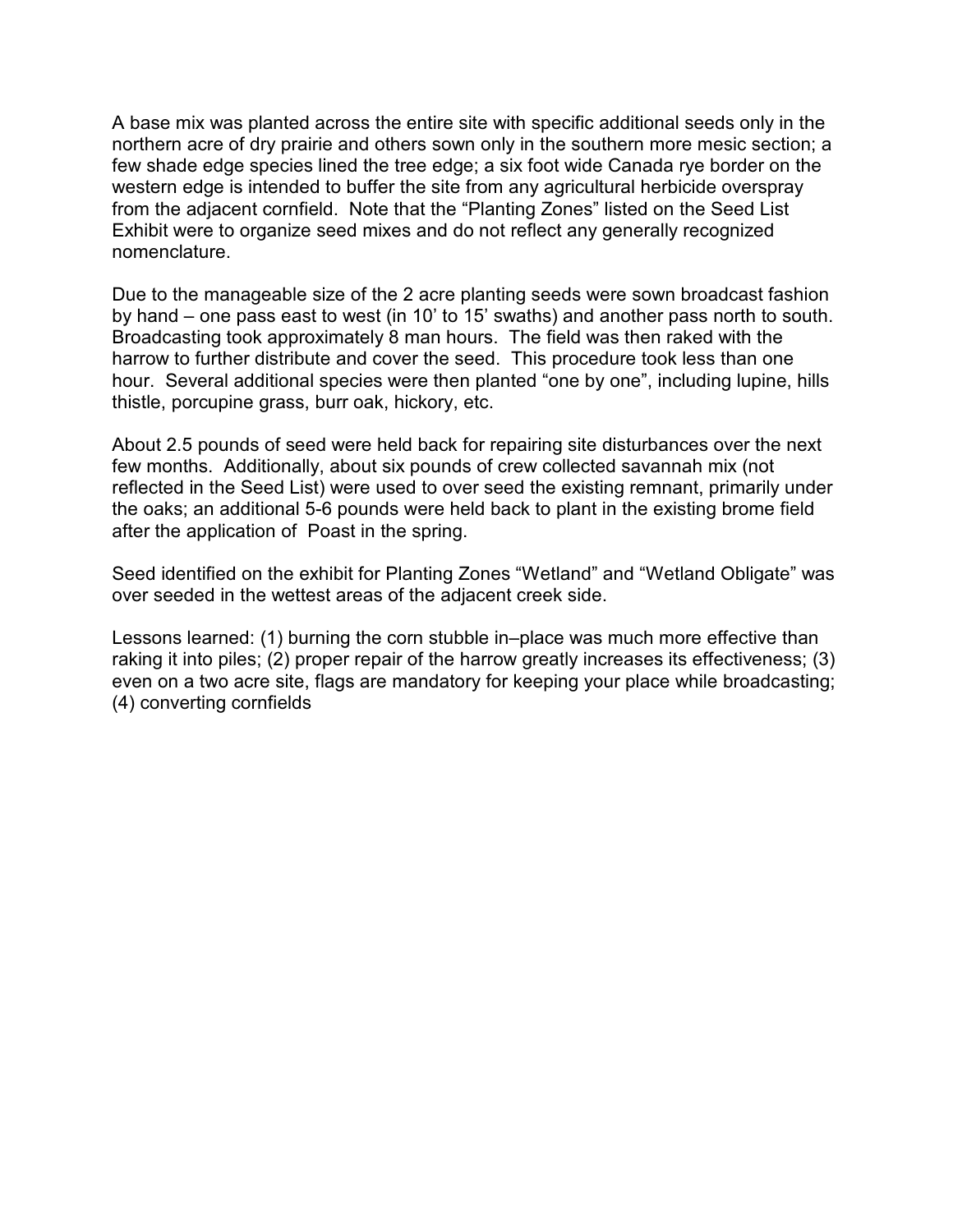|                                                |                                 |              | 06            | 07 | 08   | 09   |                             |
|------------------------------------------------|---------------------------------|--------------|---------------|----|------|------|-----------------------------|
| <b>SCIENTIFIC NAME</b>                         | <b>COMMOM NAME</b>              |              | S/W LBS OS OS |    |      |      | <b>OS NOTES</b>             |
| Agastache scrophulariaefolia                   | Purple Giant Hyssop             | 5            | 0.10          |    |      |      | 07: general: pulled seed    |
|                                                |                                 |              |               |    |      |      | spreader southern 20 meter  |
|                                                |                                 |              |               |    |      |      | during adjacent 07 planting |
| Agrimonia gryposepala                          | Tall (?) Agrimony               | 2            |               |    |      |      |                             |
| Agrimonia pubescens                            | Soft Agrimony                   | 5            | 0.01          |    |      |      |                             |
| Allium canadense                               | Wild Garlic                     | 2            | 0.05          |    |      |      |                             |
| Allium cernuum                                 | Nodding Wild Onion              | 7            | 0.60          |    |      |      |                             |
| Amorpha canescens                              | Leadplant                       | 9            | 2.70 2.20     |    |      |      |                             |
| Amorpha fruticosa                              | Indigo Bush                     | 6            | 0.05          |    |      |      |                             |
| Andropogon gerardii                            | Big Bluestem; Turkeyfoot        | 5            | 1.00          |    |      |      |                             |
| Andropogon (Schizachyrium)<br>scoparium        | Little Bluestem                 | 5            | 10.00         |    |      |      |                             |
| Anemone canadensis                             | Meadow Anemone                  | 4            |               |    |      | 0.01 |                             |
| Anemone cylindrica                             | Thimbleweed                     | 6            | 2.80          |    |      |      |                             |
| Anemone virginiana                             | <b>Tall Thimbleweed</b>         | 5            | 0.20          |    |      |      |                             |
| Antennaria neglecta                            | <b>Field Cat's Foot</b>         | 4            |               |    |      |      |                             |
| Antennaria plantaginifolia                     | <b>Pussy Toes (Everlasting)</b> | 3            |               |    |      |      |                             |
| Apocynum androsaemifolium                      | <b>Spreading Dogbane</b>        | 5            |               |    |      |      |                             |
| Apocynum cannabinum (X                         | Dogbane (Indian Hemp)           | 4            | 0.01          |    |      |      |                             |
| medium)                                        |                                 |              |               |    |      |      |                             |
| Aristida purpurascens                          | <b>Arrow Feather</b>            | 5            | 1.10          |    |      |      |                             |
| Aronia prunifolia                              | Chokeberry                      | 6            |               |    | 0.45 |      | 8-Sep                       |
| Artemisia caudata (campestris)                 | Beach Wormwood                  | 5            | 2.50          |    |      |      |                             |
| Asclepias amplexicaulis                        | Sand Milkweed                   | 7            | 0.01          |    |      | 0.01 |                             |
| Asclepias tuberosa interior                    | <b>Butterfly Weed</b>           | 7            | $0.01$ $0.01$ |    |      |      | 07: 4 plugs planted Oct     |
| Asclepias verticillata                         | Whorled Milkweed                | 1            | $0.20$ $0.05$ |    |      |      | 07: pint fluff              |
| Asclepias viridiflora                          | <b>Short Green Milkweed</b>     | 10           |               |    |      |      |                             |
|                                                |                                 | $[15]$       |               |    |      |      |                             |
| Aster azureus (oolentangiensis) Sky-blue Aster |                                 | 8            | 1.75          |    |      |      |                             |
| Aster ericoides (prostratus)                   | <b>Heath Aster</b>              | 5            | 1.55          |    |      |      |                             |
| Aster laevis                                   | Smooth (Blue)(Silky) Aster      | 9            | 0.01          |    |      |      |                             |
| Aster linariifolius                            | Stiff Aster (Flax-Leaved)       | 10           | $0.20$ $0.10$ |    |      |      |                             |
| Aster novae-angliae                            | New England Aster               | 4            | 0.01          |    |      |      |                             |
| Aster oblongifolius                            | Aromatic Aster                  | 10           |               |    |      |      |                             |
|                                                |                                 | $[15]$       |               |    |      |      |                             |
| Aster ptarmicoides                             | White Aster (Stiff Aster)       | 10           |               |    |      |      |                             |
|                                                |                                 | $[15]$       |               |    |      |      |                             |
| Aster sericeus                                 | Silky Aster                     | 10           | 0.70          |    |      |      |                             |
|                                                |                                 | $[15]$       |               |    |      |      |                             |
| Astragalus canadensis                          | Canadian Milk Vetch             | 10           | 1.20          |    |      |      |                             |
|                                                |                                 | $[15]$       |               |    |      |      |                             |
| Baptisia leucantha                             | White Wild Indigo               | 8            | 0.70          |    |      |      |                             |
| Baptisia leucophaea                            | Cream Wild Indigo               | 10<br>$[15]$ | 1.20          |    |      |      |                             |
| Bouteloua curtipendula                         | Side-Oats Grama                 | 8            | 1.90          |    | 1.35 |      |                             |
| Bouteloua hirsuta                              | Hairy Grama                     | 8            | 0.05          |    |      |      |                             |
| Cacalia atriplicifolia                         | Pale Indian Plantain            | 8            | 1.00          |    |      |      |                             |
| Cacalia plantaginea (tuberosa)                 | Indian Plantain                 | 10           |               |    |      |      |                             |
|                                                |                                 | $[15]$       |               |    |      |      |                             |
| Cacalia suaveolens                             | Sweet-scented Indian Plantain   | 10           |               |    |      |      |                             |
|                                                |                                 | $[15]$       |               |    |      |      |                             |
| Callirhoe triangulata                          | <b>Clustered Poppy Mallow</b>   | 10           | $0.01$ $0.01$ |    |      |      | 07: 1 tbl sp                |
|                                                |                                 | $[15]$       |               |    |      |      |                             |
|                                                |                                 |              |               |    |      |      |                             |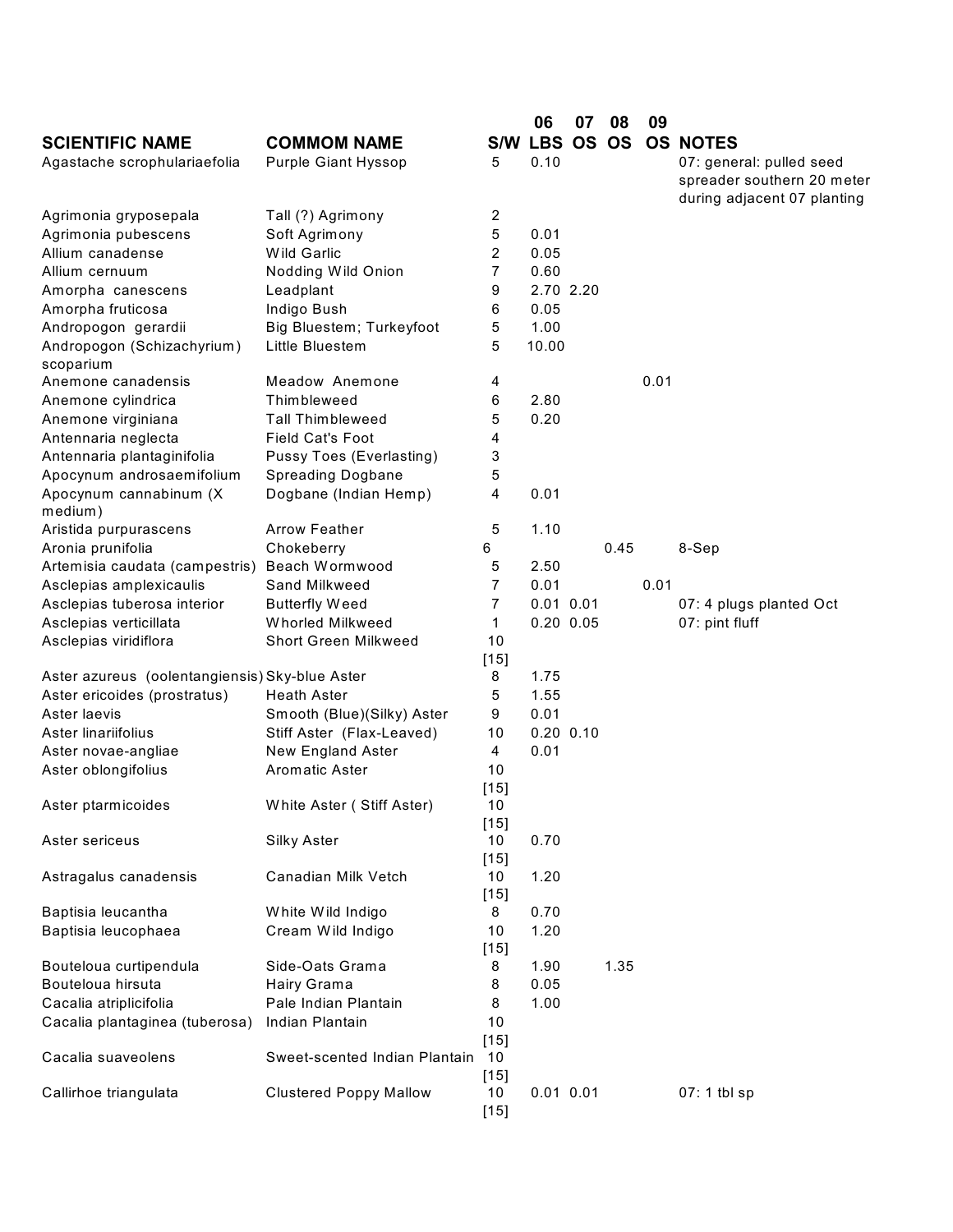|                                  |                                 |                | 06             | 07 | 08   | 09   |                                             |
|----------------------------------|---------------------------------|----------------|----------------|----|------|------|---------------------------------------------|
| <b>SCIENTIFIC NAME</b>           | <b>COMMOM NAME</b>              |                | S/W LBS OS OS  |    |      |      | <b>OS NOTES</b>                             |
| Carex bicknellii                 | Copper-shouldered oval Sedge    | 10             | 0.40           |    |      |      |                                             |
| Carex muhlenbergii (enervis)     | Sand Bracted Sedge              | 5              | 0.20           |    |      |      |                                             |
|                                  | (Muhlenberg's)                  |                |                |    |      |      |                                             |
| Carex pennsylvanica              | Common Oak (Penn) Sedge         | 5              |                |    |      |      |                                             |
| Carya ovata                      | Shagbark Hickory                | 5              | 0.40           |    | 0.40 |      | /~20 seeds adjacent sav                     |
| Castilleja sessiliflora **       | Downy Yellow Painted Cup        | 10             | 0.15           |    | 0.05 |      |                                             |
|                                  |                                 | (20)           |                |    |      |      |                                             |
| Ceanothus americanus             | New Jersey Tea                  | 6              |                |    | 1.15 |      | fall '08: 10%; Mar '09: 90%                 |
| Chrysopsis camporum              | Golden Prairie Aster            | 5              | 0.10           |    |      |      |                                             |
| (Heterotheca)                    |                                 |                |                |    |      |      |                                             |
| Cirsium hillii *** (pumilum)     | <b>Hill's Thistle</b>           | 10             | 0.01           |    |      |      |                                             |
|                                  |                                 | (20)           |                |    |      |      |                                             |
| Comandra umbellata               | <b>False Toadflax</b>           | 7              |                |    |      |      | 0.01 0.01 08: two large plugs; 09: 100 seed |
| (richardsiana)                   |                                 |                |                |    |      |      | test                                        |
| Coreopsis lanceolata             | Sand Coreopsis                  | 5              |                |    |      |      |                                             |
| Coreopsis palmata                | Prairie Coreopsis               | 6              | 0.40           |    | 0.80 |      |                                             |
| Coreopsis tripteris              | <b>Tall Coreopsis</b>           | 5              | 0.10           |    |      |      |                                             |
| Corylus americana                | American Hazelnut               | 5              | 0.25           |    |      |      |                                             |
| Cyperus filiculmis               | <b>Slender Sand Sedge</b>       | 5              | 0.15           |    |      |      |                                             |
| Danthonia spictata               | Poverty Oat Grass               | 3              |                |    | 0.30 |      |                                             |
| Desmodium canadense              | <b>Showy Tick Trefoil</b>       | 4              | 0.01           |    |      |      |                                             |
| Desmodium illinoense             | III. Tick Trefoil               | 6              | 0.15           |    |      |      |                                             |
| Dodecatheon meadia               | <b>Shooting Star</b>            | 6              | 1.90 0.01      |    |      |      | 0.01 07: 1 tbl sp (06 weight seems          |
|                                  |                                 |                |                |    |      |      | quite high); 09:halfcup                     |
| Echinacea pallida                | Pale Purple Coneflower          | 8              | 10.00 3.90     |    |      |      |                                             |
| Elymus canadensis                | Prairie Wild Rye                | 4              | 2.90           |    |      |      |                                             |
| Elymus villosus                  | Silky Wild Rye                  | 5              | 0.55           |    |      |      |                                             |
| Eragrostis spectabilis           | <b>Purple Love Grass</b>        | 3              | 0.75           |    |      |      |                                             |
| Erigeron strigosus               | Daisy Fleabane                  | 5              |                |    |      |      |                                             |
| Eryngium yuccifolium             | Rattlesnake Master              | 9              | 0.70           |    |      |      |                                             |
| Eupatorium altissimum            | <b>Tall Boneset</b>             | 0              | 0.15           |    |      |      |                                             |
| Eupatorium perfoliatum           | <b>Boneset</b>                  | 4              | 0.10           |    |      |      |                                             |
| Euphorbia corollata              | <b>Flowering Spurge</b>         | 2              | 1.50           |    |      |      |                                             |
| Festuca obtusa (subverticillata) | <b>Nodding Fescue</b>           | 5              | 0.30           |    |      |      |                                             |
| Gaura biennis pitcheri           | Common Gaura                    | $\overline{2}$ | 0.05           |    |      |      |                                             |
| (longiflora)                     |                                 |                |                |    |      |      |                                             |
| Gentiana (alba) flavida          | Cream Gentian                   | 9              | 0.05           |    |      |      |                                             |
| Gentiana (Gentianopsis) crinita  | <b>Fringed Gentian</b>          | 10             | 0.01           |    |      |      |                                             |
| Gentiana purberulenta            | Prairie Gentian                 | 10             |                |    |      |      |                                             |
| Geum triflorum                   | Prairie Smoke (Long-plumed      | 10             |                |    |      | 0.01 |                                             |
|                                  | Purple Avens)                   | $[15]$         |                |    |      |      |                                             |
| Gnaphalium obtusifolium          | Sweet Everlasting (Old-Field    | $\overline{2}$ | 0.20           |    |      |      |                                             |
| Helianthemum bicknellii          | Balsam)<br>Rockrose (Frostweed) | 10             |                |    |      |      |                                             |
| Helianthemum canadense           | Common Rockrose                 | 8              | 0.30 0.15 0.45 |    |      |      |                                             |
|                                  | (Frostweed)                     |                |                |    |      |      |                                             |
| <b>Helianthus hirsutus</b>       | Hispid sunflower                | 5              |                |    |      |      |                                             |
| Helianthus occidentalis          | Western Sunflower; Naked S.     | 10             | 0.85           |    |      |      |                                             |
| Helianthus rigidus (laetiflorus) | <b>Prairie Sunflower</b>        | 8              | 0.10           |    |      |      |                                             |
| <b>Helianthus tuberosus</b>      | Jerusalem Artichoke             | 3              | 0.01           |    |      |      |                                             |
| Heliopsis helianthoides          | False Sunflower; " Ox-eye "     | 5              | 0.50           |    |      |      |                                             |
| Heuchera richardsonii grayana    | Rough Heuchera; Alum root       | 8              | 0.30           |    |      |      |                                             |
|                                  |                                 |                |                |    |      |      |                                             |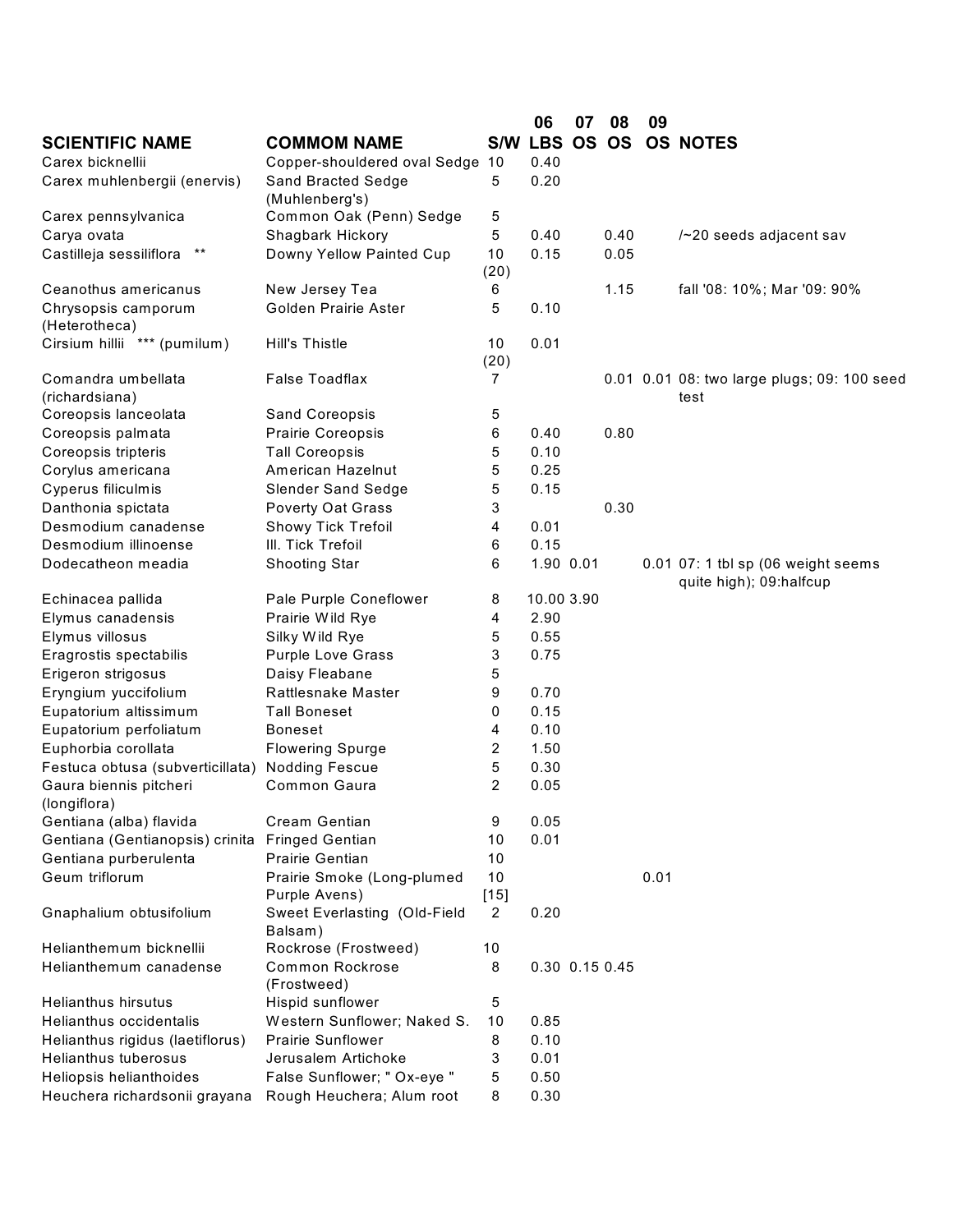|                                                               |                                          |                | 06            | 07   | 08   | 09   |                                   |
|---------------------------------------------------------------|------------------------------------------|----------------|---------------|------|------|------|-----------------------------------|
| <b>SCIENTIFIC NAME</b>                                        | <b>COMMOM NAME</b>                       |                | S/W LBS OS OS |      |      |      | <b>OS NOTES</b>                   |
| Hieracium gronovii                                            | Hairy Hawkweed                           | 6              | 0.05          |      |      |      |                                   |
| Hieracium longipilum                                          | Long-Bearded Hawkweed                    | 9              |               |      |      |      |                                   |
| Houstonia (Hedyotis) longifolia<br>(canadense)                | Long-Leaved Bluets                       | 10<br>(20)     | $0.01$ $0.01$ |      |      |      | $0.05$ $07:$ tsp                  |
| Hystrix patula (Elymus hystrix)                               | <b>Bottlebrush Grass</b>                 | 5              | 0.15          |      |      |      |                                   |
| Isanthus (Trichostema)                                        | False Pennyroyal                         | 8              |               |      |      |      |                                   |
| brachiatus (m)                                                |                                          |                |               |      |      |      |                                   |
| Juncus greenei                                                | Greene's Rush                            | 8              | 2.00          |      |      |      |                                   |
| Juncus interior                                               | <b>Inland Rush</b>                       | 6              |               |      |      |      |                                   |
| Juncus tenuis                                                 | Path Rush                                | 0              | 0.01          |      |      |      |                                   |
| Koeleria cristata (macrantha)                                 | <b>Prairie June Grass</b>                | 7              | 1.10          |      |      |      |                                   |
| Krigia virginica                                              | <b>Dwarf Dandelion</b>                   | 6              |               |      |      |      |                                   |
| Kuhnia (Brickellia) eupatoroides False Boneset<br>corymbulosa |                                          | 4              | 0.65          |      |      |      |                                   |
| Lechea stricta                                                | <b>Bushy Pinweed</b>                     | 10             | 0.05          |      |      |      |                                   |
| Lechea tenuifolia                                             | Slender-Leaved Pinweed                   | 8              | 0.10          |      |      |      |                                   |
| Lechea villosa (mucronata)                                    | <b>Hairy Pinweed</b>                     | 6              |               |      |      |      |                                   |
| Lespedeza capitata --                                         | Round-headed Bush Clover                 | 4              | 2.30          |      |      |      |                                   |
| Liatris aspera                                                | Rough Blazing-star (Rough<br>Gayfeather) | 6              | 15.00         |      |      |      |                                   |
| Liatris cylindracea                                           | Dwarf Blazingstar                        | 8              | 0.01          |      | 0.05 |      | 8 cups fluff                      |
| Liatris pycnostachya                                          | Tall Gayfeather; Prairie Blazing<br>Star | 8              | 0.25          |      |      |      |                                   |
| Linaria canadensis                                            | <b>Blue Toadflax</b>                     | 6              |               |      |      |      |                                   |
| Linum sulcatum                                                | <b>Groved Yellow Flax</b>                | 8              |               |      |      | 0.01 |                                   |
| Lithospermum canescens                                        | Hoary Puccoon                            | 6              |               | 0.01 |      |      | $07:25$ seeds                     |
| Lithospermum incisum                                          | Fringed (Narrow-leaved)<br>Puccoon       | 8              |               |      |      |      |                                   |
| Lobelia inflata                                               | Indian Tobacco                           | 4              |               |      |      |      |                                   |
| Lobelia spicata                                               | Pale-spike Lobelia                       | 6              |               |      |      |      |                                   |
| Lupinus perennis                                              | Wild Lupine                              | $\overline{7}$ | 0.01          |      |      |      |                                   |
| Lysimachia lanceolata                                         | Lance-Leaved Loosestrife                 | $\overline{7}$ | 0.01          |      |      | 0.25 |                                   |
| Lysimachia quadriflora                                        | Narrow-Leaved (Whorled)<br>Loosestrife   | 9              | 0.05          |      |      |      |                                   |
| Monarda fistulosa                                             | Wild Bergamot                            | 4              | 0.15          |      |      |      |                                   |
| Monarda punctata villicualis                                  | Horse Mint                               | 5              | 0.75          |      |      |      |                                   |
| Napaea dioica                                                 | <b>Glade Mallow</b>                      | 10             |               | 0.01 |      |      | 07: 1/2 cup                       |
| Oenothera biennis canescens                                   | <b>Common Evening Primrose</b>           | 0              |               |      |      |      |                                   |
| Oenothera clelandii<br>(rhombipetala)                         | Sand Evening Primrose                    | $\overline{7}$ |               |      |      |      |                                   |
| Onosmodium hispidissimum                                      | Marbleseed                               | 9              |               |      |      |      | 0.05 09: hand planted $~50$ seeds |
| Opuntia humifusa (compressa)                                  | <b>Prickly Pear Cactus</b>               | 5              | 0.55          |      |      |      |                                   |
| Oxalis violacea                                               | Violet Wood-sorrel                       | 9              |               |      |      |      |                                   |
|                                                               |                                          | $[15]$         |               |      |      |      |                                   |
| Panicum capillare                                             | Old Witch Grass                          | 1              |               |      |      |      |                                   |
| Panicum leibergii                                             | <b>Prairie Panic Grass</b>               | 10             |               |      |      |      |                                   |
| Panicum oligosanthes scribneriaScribner's Panic Grass         |                                          | 4              | 0.10          |      |      |      |                                   |
| Panicum perlongum                                             | Long-stalked Panic Grass                 | 10             |               |      |      |      |                                   |
| Panicum villosissimum                                         | White-Haired Panic Grass                 | 8              |               |      |      |      |                                   |
| Panicum virgatum                                              | <b>Prairie Switch Grass</b>              | 5              | 0.25          |      |      |      |                                   |
| Parthenium integrifolium                                      | Wild Quinine (Feverfew)                  | 8              | 3.00 0.60     |      |      |      |                                   |
| Paspalum ciliatifolium<br>muhlenbergii                        | <b>Hairy Lens Grass</b>                  | 6              | 0.45          |      |      |      |                                   |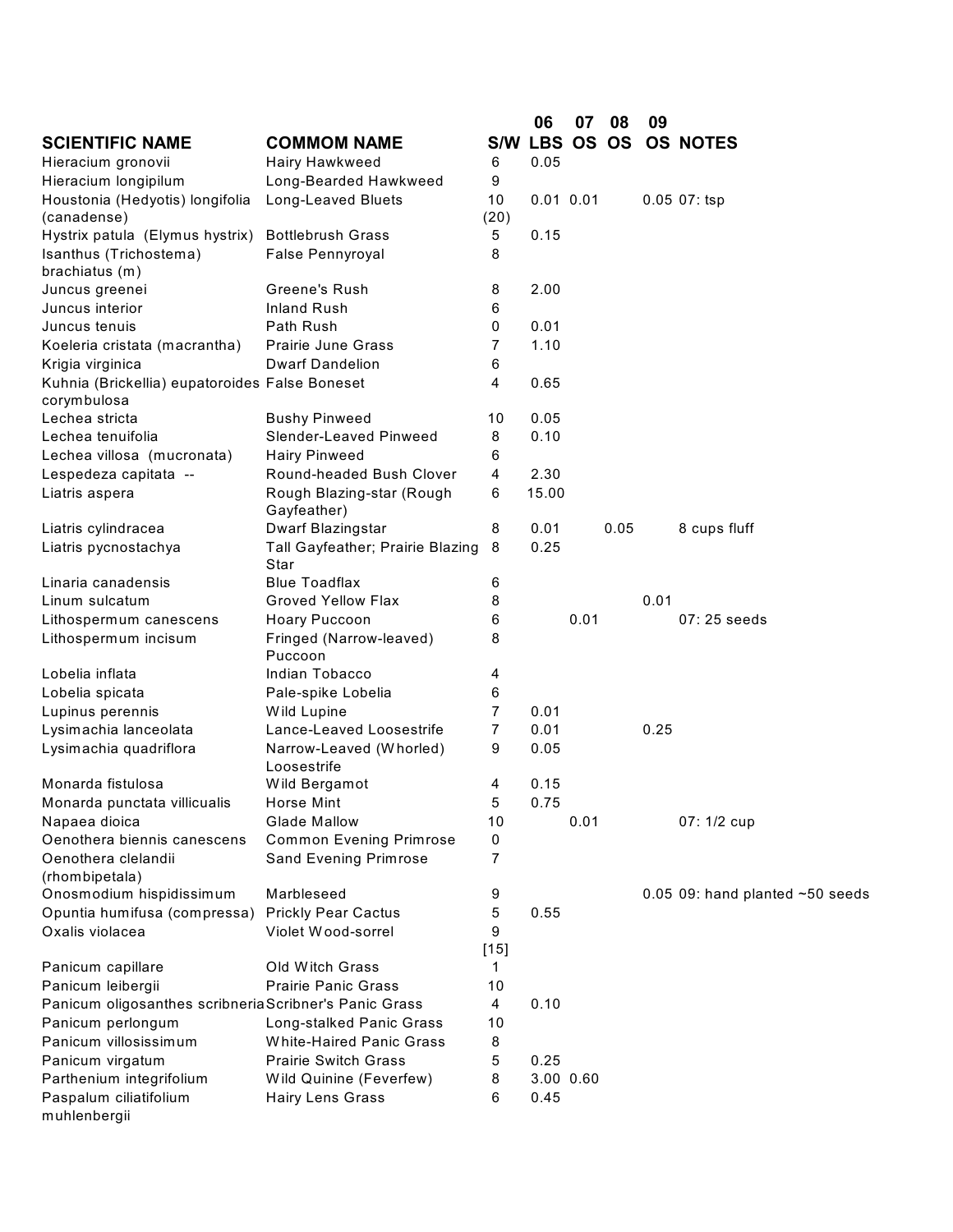|                                                        |                              |                | 06            | 07   | 08   | 09   |                                          |
|--------------------------------------------------------|------------------------------|----------------|---------------|------|------|------|------------------------------------------|
| <b>SCIENTIFIC NAME</b>                                 | <b>COMMOM NAME</b>           |                | S/W LBS OS OS |      |      |      | <b>OS NOTES</b>                          |
| Pendicularis canadensis                                | Wood Betony                  | 9              |               |      |      |      |                                          |
| Penstemon digitalis                                    | Foxglove Beardtongue         | 4              | 0.05          |      |      |      |                                          |
| Penstemon hirsutus                                     | Hairy Beard tongue           | 9              | 0.01          |      |      |      |                                          |
| Penstemon pallidus                                     | Pale Beard Tongue            | 6              |               |      |      |      |                                          |
| Petalostemum (Dalea)                                   | <b>White Prairie Clover</b>  | 9              | 1.55          |      |      |      |                                          |
| candidum                                               |                              |                |               |      |      |      |                                          |
| Petalostemum (Dalea)                                   | Purple Prairie Clover        | 9              | 2.50          |      | 0.70 |      |                                          |
| purpureum                                              |                              |                |               |      |      |      |                                          |
| Phlox maculata                                         | <b>Sweet William Phlox</b>   | 10             |               |      |      |      |                                          |
|                                                        |                              | (20)           |               |      |      |      |                                          |
| Physocarpus opulifolius                                | Ninebark                     | 8              | 0.55          |      |      |      |                                          |
| Polemonium reptans                                     | Jacob's Ladder               | 5              | 0.10          |      |      |      |                                          |
| Polygala incarnata **                                  | Pink Milkwort                | 10             |               |      |      | 0.01 |                                          |
| Polygala polygama obtusata                             | Purple Milkwort              | 9              | 0.01          |      |      |      | $0.1\;09:3$ cups                         |
| Polygala sanguinea                                     | <b>Field Milkwort</b>        | 6              | 0.01          |      |      |      |                                          |
| Polytaenia nuttallii                                   | Prairie Parsley              | 10             | $0.01$ $0.01$ |      |      |      | 07: 200 seeds, possibly picked           |
|                                                        |                              | $[15]$         |               |      |      |      | too early                                |
| Potentilla arguta                                      | Prairie Cinquefoil           | 9              | 0.10          |      |      |      |                                          |
| Prunus americana                                       | Wild Plum                    | 5              | 0.05          |      |      |      |                                          |
| Pycnanthemum tenuifolium                               | Narrow-leaved Mountain Mint  | $\overline{7}$ | 0.01          |      |      |      |                                          |
| Quercus alba                                           | White Oak                    | 5              |               | 5.00 |      |      | 07: 50 acorns planted 9/11               |
| Quercus macrocarpa                                     | <b>Bur Oak</b>               | 5              | 1.85          |      |      |      |                                          |
| Quercus velutina                                       | <b>Black Oak</b>             | 6              |               |      |      |      |                                          |
| Ranunculus facicularis                                 | <b>Early Buttercup</b>       | 6              |               |      |      |      |                                          |
| Ranunculus flabellaris                                 | <b>Yellow Water Crowfoot</b> | 7              |               |      |      |      |                                          |
| Rhus aromatica                                         | Aromatic sumac               |                |               |      | 0.1  |      | 2 cups, primarily adj. oak sav.          |
| Rhus aromatica                                         | Aromatic sumac               |                |               |      | 0.01 |      | 07: 2 cups primarily near oaks           |
| Rosa carolina                                          | Pasture Rose                 | 5              | 1.70          |      |      |      |                                          |
| Rudbeckia hirta                                        | <b>Black-eyed Susan</b>      | 1              | 0.05          |      |      |      |                                          |
| Rudbeckia subtomentosa                                 | Sweet Blackeyed Susan        | 9              | 0.20          |      |      |      |                                          |
| Ruellia humilis                                        | Wild Petunia                 | $\overline{7}$ | 0.10          |      |      |      |                                          |
| Salix humilis                                          | Prairie Willow               | 6              |               |      | 0.05 |      | seed from possibly fertile FFK<br>female |
| Scrophularia lanceolata                                | Early figwort                | 5              | 0.85          |      |      |      |                                          |
| Scrophularia marilandica                               | Late Figwort                 | 4              |               |      |      |      |                                          |
| Scutellaria parvula leonardi                           | Small Skullcap               | $\overline{7}$ |               |      |      |      |                                          |
| Senecio plattensis                                     | Prairie Ragwort              | 6              |               |      |      |      |                                          |
| Silene antirrhina                                      | <b>Sleepy Catchfly</b>       | 1              | 0.01          |      |      |      |                                          |
| Silphium integrifolium                                 | Rosinweed                    | 5              | 0.85          |      |      |      |                                          |
| Silphium laciniatum                                    | Compass plant                | 5              | 0.90          |      |      |      |                                          |
| Silphium terebinthaceum                                | Prairie Dock                 | 5              | 1.15          |      |      |      |                                          |
| Sisyrinchium albidum                                   | Common Blue-eyed Grass       | 7              | $0.01$ $0.01$ |      |      |      | 07: 1/4 tbl                              |
| Solidago (Euthamia) graminifoliaGrass-leaved Goldenrod |                              | 4              | 1.00          |      |      |      |                                          |
| nuttallii                                              |                              |                |               |      |      |      |                                          |
| Solidago missouriensis<br>fasciculata                  | Missouri Goldenrod           | 7              | 0.55          |      |      |      |                                          |
| Solidago nemoralis                                     | Gray Goldenrod; Oldfield     | 4              | 1.00          |      |      |      |                                          |
| Solidago rigida                                        | <b>Stiff Goldenrod</b>       | 4              | 0.15          |      |      |      |                                          |
| Solidago speciosa                                      | Showy Goldenrod              | 7              | 0.45          |      |      |      |                                          |
| Sorghastrum nutans                                     | <b>Indian Grass</b>          | 5              | 0.50          |      |      |      |                                          |
| Specularia (Triodanis) perfoliata Venus' Looking Glass |                              | 4              | 0.01          |      |      |      |                                          |
| Spiraea alba                                           | Meadowsweet                  | $\overline{7}$ | 0.01          |      |      |      |                                          |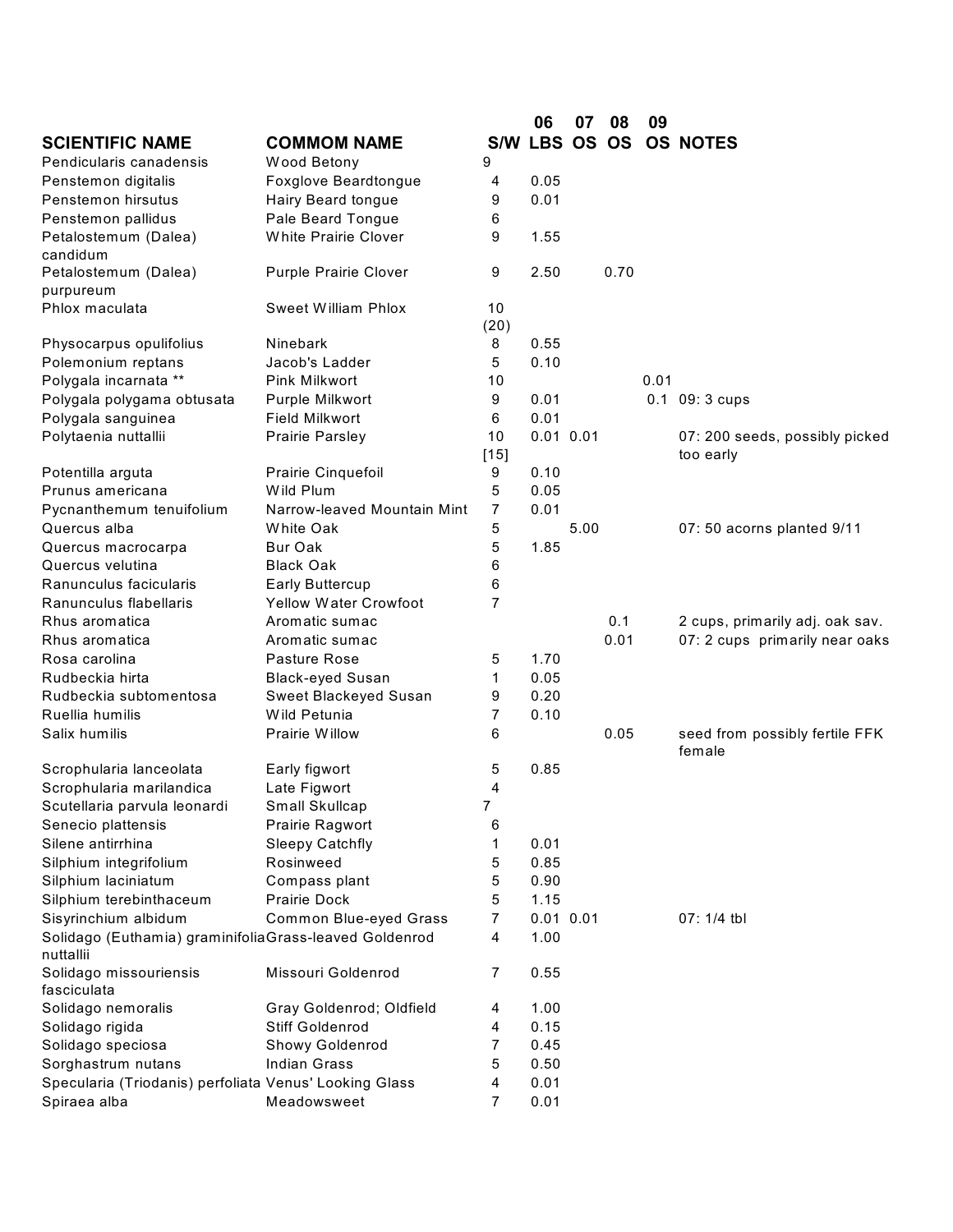|                               |                                                                       |                | 06                   | 07   | 08   | 09  |                              |
|-------------------------------|-----------------------------------------------------------------------|----------------|----------------------|------|------|-----|------------------------------|
| <b>SCIENTIFIC NAME</b>        | <b>COMMOM NAME</b>                                                    | <b>S/W</b>     | LBS OS OS            |      |      |     | <b>OS NOTES</b>              |
| Sporobolus heterolepis        | Prairie Dropseed                                                      | 10             | $0.65$ $0.20$        |      |      |     |                              |
| Stipa spartea                 | Porcupine Grass                                                       | $\overline{7}$ | 0.10                 |      |      |     |                              |
| $***$<br>Talinum rugospermum  | <b>Sand Fameflower</b>                                                | 10             |                      |      |      |     |                              |
|                               |                                                                       | $[15]$         |                      |      |      |     |                              |
| Tephrosia virginiana          | Goat's Rue                                                            | 8              | 0.50                 |      |      |     |                              |
| Teucrium canadense            | American Germander (Wood<br>Sage)                                     | 3              | 0.80                 |      |      |     |                              |
| Tradescantia ohiensis         | Ohio Spiderwort                                                       | 4              | 1.35                 |      |      | 1.5 |                              |
| Triosteum aurantiacum         | Early Horse Gentian (Orange-<br>fruited)(Feverwort)(Tinker's<br>Weed) | 5              | 0.01                 |      |      |     |                              |
| Triosteum perfoliatum         | Horse Gentian<br>(Feverwort)(Tinker's Weed)                           | 5              | 1.35                 |      |      |     |                              |
| Tsuga canadensis              | Hemlock                                                               |                |                      |      |      |     |                              |
| Verbena stricta               | Hoary Vervain                                                         | 4              | 0.75                 |      |      |     |                              |
| Verbena urticifolia           | Hairy White Vervain                                                   | 5              | 0.35                 |      |      |     |                              |
| Veronicastrum virginicum      | <b>Culver's Root</b>                                                  | 7              | 0.65                 |      |      |     |                              |
| Viburnum prunifolium          | <b>Black Haw</b>                                                      | 5              |                      |      |      |     |                              |
| Viola fimbriatula             | Sand Violet                                                           | 6              |                      |      |      |     |                              |
| Viola pedata lineariloba      | <b>Birdsfoot Violet</b>                                               | 9              |                      |      |      |     |                              |
| Viola sagittata               | Arrow-leaved violet                                                   | 7              |                      | 0.01 |      |     | 07: 38 plugs in July         |
| Vulpia octoflora tenella      | Six-weeks fescue                                                      | 4              |                      |      |      |     |                              |
| Wulfenia bullii *** (Besseya) | Kittentails                                                           | 10             | 0.60                 |      |      | 0.1 |                              |
|                               |                                                                       | (20)           |                      |      |      |     |                              |
| Zizia aptera                  | Heart-leaved Meadow Parsnip                                           | 10             | 0.01                 |      | 0.05 |     |                              |
| Zizia aurea                   | Golden Alexanders                                                     | $\overline{7}$ | 0.55                 |      |      |     |                              |
| ZZ                            | 2008 mix                                                              |                |                      |      |      |     | 5.00 0.50 two track overseed |
|                               | Totals                                                                |                | 105.6 12.3 10.9 2.62 |      |      |     |                              |

The following is incorporated above except for the wetland species.

| Seed list for Bernie's 2-acre plantings |                               | 2006           |
|-----------------------------------------|-------------------------------|----------------|
| <b>SCIENTIFIC NAME</b>                  | <b>COMMON NAME</b>            | Weight<br>lbs. |
|                                         |                               |                |
| Agastache scrophulariaefolia            | <b>Purple Giant Hyssop</b>    | 0.1            |
| Agrimonia pubescens                     | Soft Agrimony                 | 0.01           |
| Amorpha canescens                       | Leadplant                     | 2.7            |
| Aristida purpurascens                   | <b>Arrow Feather</b>          | 1.1            |
| Artemisia caudata (campestris)          | Beach Wormwood                | 2.5            |
| Asclepias amplexicaulis                 | Sand Milkweed                 | 0.01           |
| Asclepias tuberosa interior             | <b>Butterfly Weed</b>         | 0.01           |
| Aster azureus (oolentangiensis)         | Sky-blue Aster                | 1.75           |
| Aster laevis                            | Smooth (Blue)(Silky) Aster    | 0.01           |
| Aster linariifolius                     | Stiff Aster (Flax-Leaved)     | 0.2            |
| Astragalus canadensis                   | Canadian Milk Vetch           | 1.2            |
| Baptisia leucophaea                     | Cream Wild Indigo             | 1.2            |
| Bouteloua curtipendula                  | Side-Oats Grama               | 1.9            |
| Bouteloua hirsuta                       | Hairy Grama                   | 0.05           |
| Callirhoe triangulata                   | <b>Clustered Poppy Mallow</b> | 0.01           |
| Carex muhlenbergii (enervis)            | Sand Bracted Sedge            | 0.2            |
| $***$                                   | (Muhlenberg's)                |                |
| Castilleja sessiliflora                 | Downy Yellow Painted Cup      | 0.15           |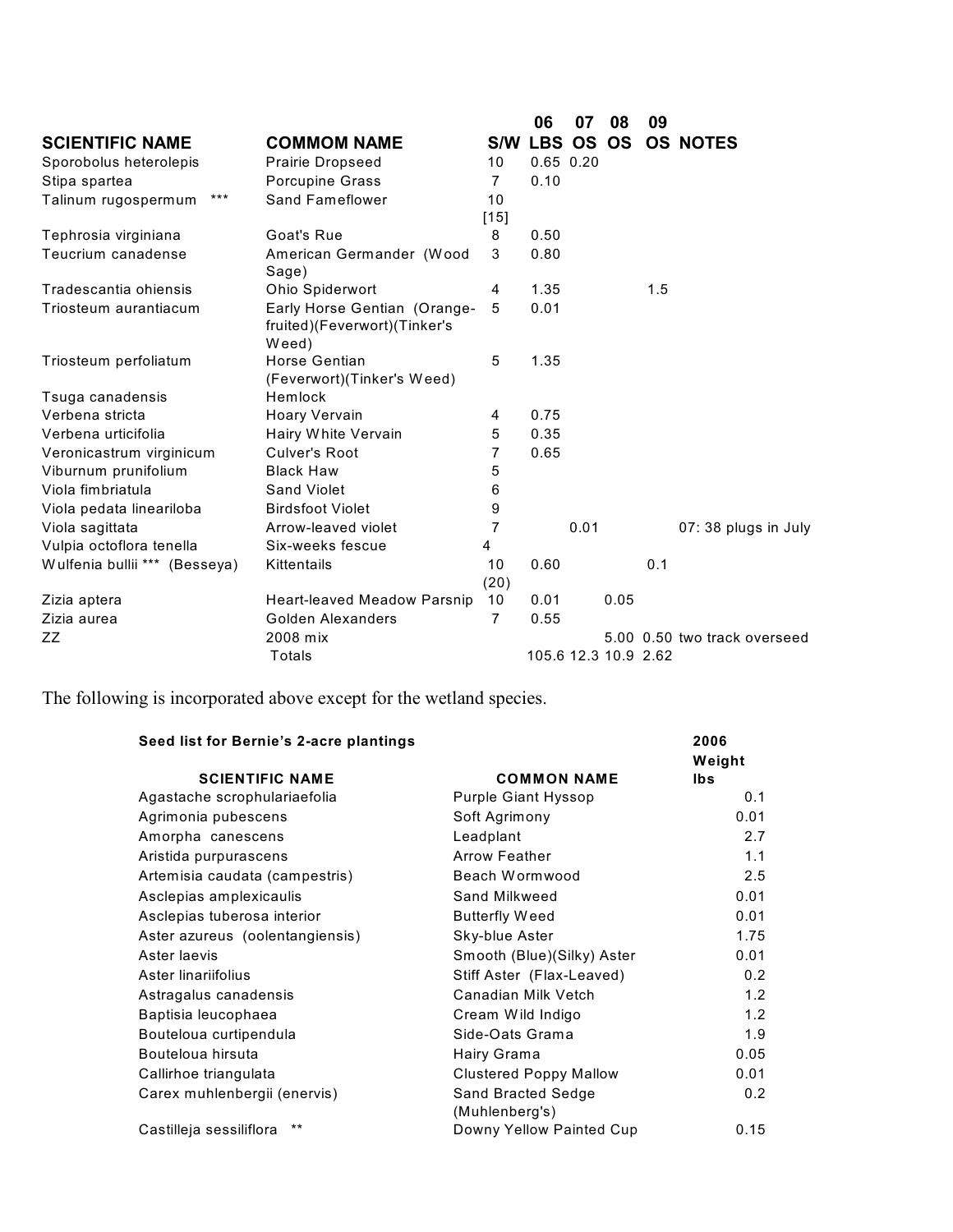| Seed list for Bernie's 2-acre plantings                           |                                                        | 2006       |
|-------------------------------------------------------------------|--------------------------------------------------------|------------|
|                                                                   |                                                        | Weight     |
| <b>SCIENTIFIC NAME</b>                                            | <b>COMMON NAME</b><br>Golden Prairie Aster             | lbs<br>0.1 |
| Chrysopsis camporum (Heterotheca)<br>Cirsium hillii *** (pumilum) | Hill's Thistle                                         | 0.01       |
|                                                                   | <b>Prairie Coreopsis</b>                               | 0.4        |
| Coreopsis palmata<br>Desmodium canadense                          | <b>Showy Tick Trefoil</b>                              | 0.01       |
| Desmodium illinoense                                              | III. Tick Trefoil                                      | 0.15       |
| Dodecatheon meadia                                                |                                                        | 1.9        |
| Echinacea purpurea                                                | <b>Shooting Star</b><br>Broad-leaved Purple coneflower | 10         |
| Eragrostis spectabilis                                            | <b>Purple Love Grass</b>                               | 0.75       |
| Euphorbia corollata                                               | <b>Flowering Spurge</b>                                | 1.5        |
|                                                                   |                                                        | 0.2        |
| Gnaphalium obtusifolium                                           | Sweet Everlasting (Old-Field<br>Balsam)                |            |
| Helianthemum canadense                                            | Common Rockrose (Frostweed)                            | 0.3        |
| Helianthus rigidus (laetiflorus)                                  | <b>Prairie Sunflower</b>                               | 0.1        |
| Heuchera richardsonii grayana                                     | Rough Heuchera; Alum root                              | 0.3        |
| Hieracium gronovii                                                | Hairy Hawkweed                                         | 0.05       |
| Houstonia (Hedyotis) longifolia (canadense)                       | Long-Leaved Bluets                                     | 0.01       |
| Koeleria cristata (macrantha)                                     | <b>Prairie June Grass</b>                              | 1.1        |
| Kuhnia (Brickellia) eupatoroides corymbulosa False Boneset        |                                                        | 0.65       |
| Lechea stricta                                                    | <b>Bushy Pinweed</b>                                   | 0.05       |
| Lechea tenuifolia                                                 | Slender-Leaved Pinweed                                 | 0.1        |
| Liatris cylindracea                                               | Dwarf Blazingstar                                      | 0.01       |
| Monarda fistulosa                                                 | Wild Bergamot                                          | 0.15       |
| Opuntia humifusa (compressa)                                      | <b>Prickly Pear Cactus</b>                             | 0.55       |
| Paspalum ciliatifolium muhlenbergii                               | <b>Hairy Lens Grass</b>                                | 0.45       |
| Penstemon hirsutus                                                | Hairy Beard tongue                                     | 0.01       |
| Polygala polygama obtusata                                        | Purple Milkwort                                        | 0.01       |
| Polytaenia nuttallii                                              | Prairie Parsley                                        | 0.01       |
| Prunus americana                                                  | Wild Plum                                              | 0.05       |
| Rosa carolina                                                     | Pasture Rose                                           | 1.7        |
| Ruellia humilis                                                   | Wild Petunia                                           | 0.1        |
| Silene antirrhina                                                 | <b>Sleepy Catchfly</b>                                 | 0.01       |
| Sisyrinchium albidum                                              | <b>Common Blue-eyed Grass</b>                          | 0.01       |
| $***$<br>Talinum rugospermum                                      | <b>Sand Fameflower</b>                                 | 0.01       |
| Tephrosia virginiana                                              | Goat's Rue                                             | 0.5        |
| Wulfenia bullii *** (Besseya)                                     | Kittentails                                            | 0.6        |
| Antennaria plantaginifolia                                        | Pussy Toes (Everlasting)                               | 0.2        |
| Lysimachia quadriflora                                            | Narrow-Leaved (Whorled)                                | 0.05       |
|                                                                   | Loosestrife                                            |            |
| Solidago (Euthamia) graminifolia nuttallii                        | <b>Grass-leaved Goldenrod</b>                          | 1          |
| Stipa spartea                                                     | Porcupine Grass                                        | 0.1        |
| Eupatorium altissimum                                             | <b>Tall Boneset</b>                                    | 0.15       |
| Allium canadense                                                  | Wild Garlic                                            | 0.05       |
| Anemone cylindrica                                                | Thimbleweed                                            | 2.8        |
| Anemone virginiana                                                | <b>Tall Thimbleweed</b>                                | 0.2        |
| Apocynum cannabinum (X medium)                                    | Dogbane (Indian Hemp)                                  | 0.01       |
| Asclepias verticillata                                            | Whorled Milkweed                                       | 0.2        |
| Aster ericoides (prostratus)                                      | <b>Heath Aster</b>                                     | 1.55       |
| Aster sericeus                                                    | Silky Aster                                            | 0.7        |
| Baptisia leucantha                                                | White Wild Indigo                                      | 0.7        |
| Cacalia atriplicifolia                                            | Pale Indian Plantain                                   | 1          |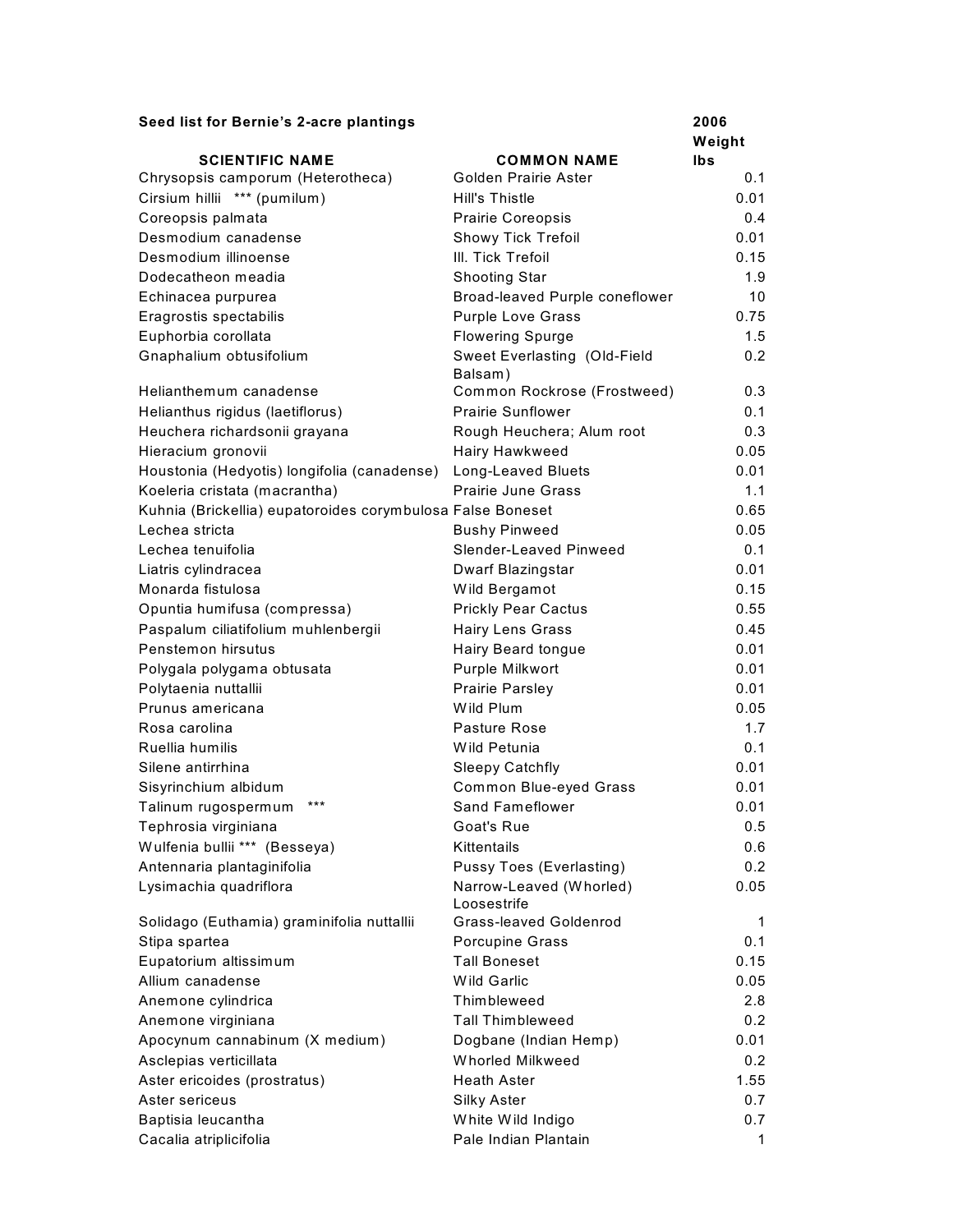| Seed list for Bernie's 2-acre plantings | 2006 |
|-----------------------------------------|------|
|-----------------------------------------|------|

|                                         |                                          | Weight |
|-----------------------------------------|------------------------------------------|--------|
| <b>SCIENTIFIC NAME</b>                  | <b>COMMON NAME</b>                       | lbs    |
| Carex bicknellii                        | Copper-shouldered oval Sedge             | 0.4    |
| Carya ovata                             | Shagbark Hickory                         | 0.4    |
| Coreopsis tripteris                     | <b>Tall Coreopsis</b>                    | 0.1    |
| Cyperus filiculmis                      | <b>Slender Sand Sedge</b>                | 0.15   |
| Elymus canadensis                       | Prairie Wild Rye                         | 2.9    |
| Elymus villosus                         | Silky Wild Rye                           | 0.55   |
| Festuca obtusa (subverticillata)        | <b>Nodding Fescue</b>                    | 0.3    |
| Gentiana (alba) flavida                 | Cream Gentian                            | 0.05   |
| Juncus interior                         | Inland Rush                              | 2      |
| Juncus tenuis                           | Path Rush                                | 0.01   |
| Lespedeza capitata --                   | Round-headed Bush Clover                 | 2.3    |
| Liatris aspera                          | Rough Blazing-star (Rough<br>Gayfeather) | 15     |
| Monarda punctata villicualis            | Horse Mint                               | 0.75   |
| Panicum oligosanthes scribneria         | <b>Scribner's Panic Grass</b>            | 0.1    |
| Parthenium integrifolium                | Wild Quinine (Feverfew)                  | 3      |
| Petalostemum (Dalea) candidum           | <b>White Prairie Clover</b>              | 1.55   |
| Petalostemum (Dalea) purpureum          | <b>Purple Prairie Clover</b>             | 2.5    |
| Potentilla arguta                       | Prairie Cinquefoil                       | 0.1    |
| Quercus macrocarpa                      | Bur Oak                                  | 1.85   |
| Rudbeckia hirta                         | <b>Black-eyed Susan</b>                  | 0.05   |
| Rudbeckia subtomentosa                  | Sweet Blackeyed Susan                    | 0.2    |
| Silphium laciniatum                     | Compass plant                            | 0.9    |
| Solidago missouriensis fasciculata      | Missouri Goldenrod                       | 0.55   |
| Solidago nemoralis                      | Gray Goldenrod; Oldfield                 | 1      |
| Solidago speciosa                       | Showy Goldenrod                          | 0.45   |
| Sporobolus heterolepis                  | Prairie Dropseed                         | 0.65   |
| Tradescantia ohiensis                   | Ohio Spiderwort                          | 1.35   |
| Triosteum aurantiacum                   | Early Horse Gentian (Orange-             | 1.35   |
|                                         | fruited)(Feverwort)(Tinker's Weed)       | 0.75   |
| Verbena stricta                         | Hoary Vervain                            |        |
| Verbena urticifolia                     | Hairy White Vervain                      | 0.35   |
| Zizia aptera                            | <b>Heart-leaved Meadow Parsnip</b>       | 0.01   |
| Allium cernuum                          | Nodding Wild Onion                       | 0.6    |
| Heliopsis helianthoides                 | False Sunflower; " Ox-eye "              | 0.5    |
| Lupinus perennis                        | Wild Lupine                              | 0.01   |
| Panicum virgatum                        | <b>Prairie Switch Grass</b>              | 0.25   |
| Silphium integrifolium                  | Rosinweed                                | 0.85   |
| Solidago rigida                         | <b>Stiff Goldenrod</b>                   | 0.15   |
| Teucrium canadense                      | American Germander (Wood<br>Sage)        | 0.8    |
| Zizia aurea                             | Golden Alexanders                        | 0.55   |
| Andropogon (Schizachyrium)<br>scoparium | Little Bluestem                          | 10     |
| Eupatorium perfoliatum                  | <b>Boneset</b>                           | 0.1    |
| Amorpha fruticosa                       | Indigo Bush                              | 0.05   |
| Eryngium yuccifolium                    | Rattlesnake Master                       | 0.7    |
| Gaura biennis pitcheri (longiflora)     | Common Gaura                             | 0.05   |
| Gentiana (Gentianopsis) crinita         | <b>Fringed Gentian</b>                   | 0.01   |
| Helianthus occidentalis                 | Western Sunflower; Naked S.              | 0.85   |
| Liatris pycnostachya                    | Tall Gayfeather; Prairie Blazing         | 0.25   |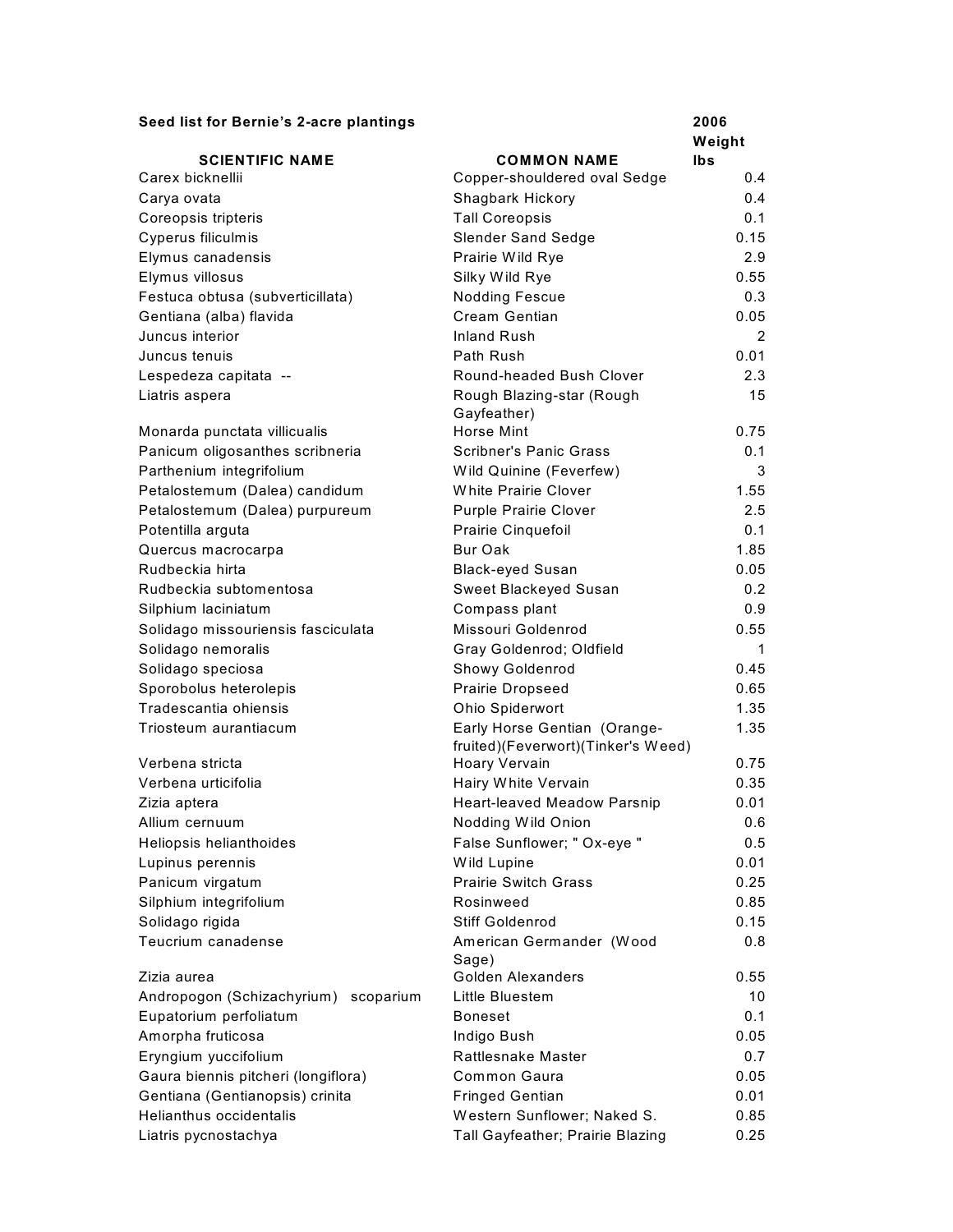# **Seed list for Bernie's 2-acre plantings 2006**

|                                      |                                | Weight |
|--------------------------------------|--------------------------------|--------|
| <b>SCIENTIFIC NAME</b>               | <b>COMMON NAME</b>             | Ibs    |
|                                      | Star                           |        |
| Lysimachia lanceolata                | Lance-Leaved Loosestrife       | 0.01   |
| Penstemon digitalis                  | <b>Foxglove Beardtongue</b>    | 0.05   |
| Physocarpus opulifolius              | Ninebark                       | 0.55   |
| Polemonium reptans                   | Jacob's Ladder                 | 0.1    |
| Polygala sanguinea                   | Field Milkwort                 | 0.01   |
| Pycnanthemum tenuifolium             | Narrow-leaved Mountain Mint    | 0.01   |
| Silphium terebinthaceum              | Prairie Dock                   | 1.15   |
| Specularia (Triodanis) perfoliata    | Venus' Looking Glass           | 0.01   |
| Veronicastrum virginicum             | Culver's Root                  | 0.65   |
| Andropogon gerardii                  | Big Bluestem; Turkeyfoot       | 1      |
| Aster novae-angliae                  | New England Aster              | 0.01   |
| Spiraea alba                         | Meadowsweet                    | 0.01   |
| Sorghastrum nutans                   | Indian Grass                   | 0.5    |
| <b>Helianthus tuberosus</b>          | Jerusalem Artichoke            | 0.01   |
| Corylus americana                    | American Hazelnut              | 0.25   |
| Hystrix patula (Elymus hystrix)      | <b>Bottlebrush Grass</b>       | 0.15   |
| Scrophularia lanceolata              | Early figwort                  | 0.85   |
| Angelica atropurpurea                | Alexander's Angelica; Great    | 0.1    |
|                                      | Angelica                       |        |
| Agrimonia parviflora                 | Swamp Agrimony                 | 0.01   |
| Anemone canadensis                   | Meadow Anemone                 | 0.01   |
| Cassia hebecarpa                     | Wild Senna                     | 0.01   |
| Helenium autumnale                   | Sneezeweed                     | 0.1    |
| Hypericum pyramidatum                | Great St. Johnswort            | 0.4    |
| Onoclea sensibilis                   | Sensitive Fern                 | 0.05   |
| Pycnanthemum virginianum             | Mountain mint (Prairie Hyssop) | 0.3    |
| Silphium perfoliatum                 | Cup-plant                      | 0.5    |
| Solidago gigantea                    | Late Goldenrod                 | 0.1    |
| Spartina pectinata                   | <b>Prairie Cord Grass</b>      | 0.5    |
| Verbena hastata                      | <b>Blue Vervain</b>            | 0.1    |
| Vernonia fasciculata                 | Common Ironweed                | 0.01   |
| Actinomeris (Verbesina) alternifolia | Wingstem                       | 0.1    |
| Asclepias incarnata                  | Swamp Milkweed                 | 0.01   |
| Cacalia suaveolens                   | Sweet-scented Indian Plantain  | 0.1    |
| Chelone glabra                       | Turtlehead                     | 0.01   |
| Cirsium muticum                      | Swamp Thistle                  | 0.01   |
| Epilobium coloratum                  | Cinnamon Willow Herb           | 0.01   |
| Eupatorium maculatum                 | Spotted Joe Pye Weed           | 0.6    |
| Hibiscus palustris                   | Swamp rose mallow              | 0.15   |
| Scirpus cyperinus                    | <b>Wool Grass</b>              | 0.05   |
| Solidago patula                      | Swamp Goldenrod                | 0.2    |
| Rumex orbiculatus                    | Great Water dock               |        |
|                                      |                                | 0.01   |
|                                      | <b>TOTAL</b>                   | 100.17 |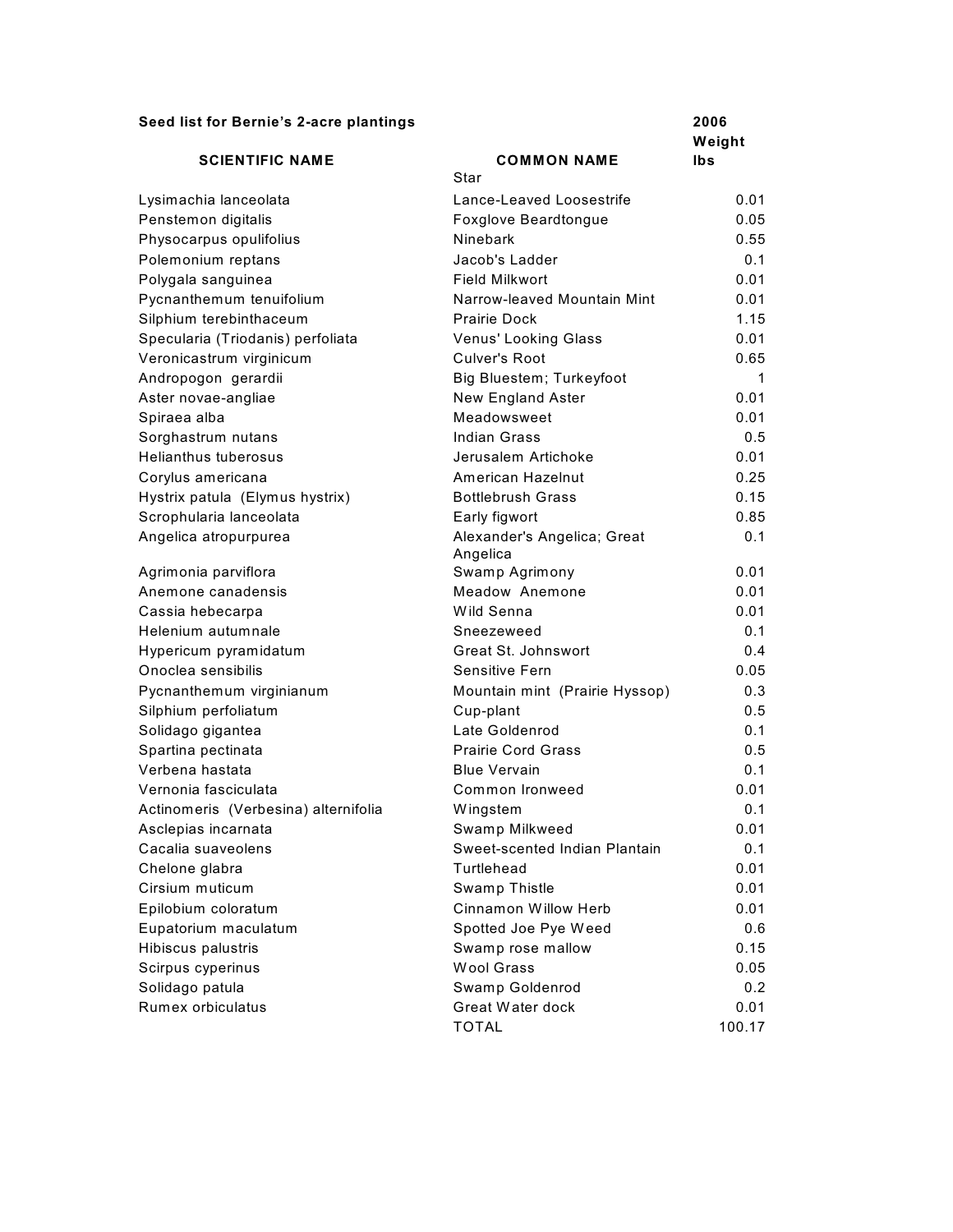Jay – 2006 at Gobbler Ridge

6 Acres

Tractor Broadcast Hard Seed – 140.40 lbs. Tractor Broadcast Fluff Seed – 68.20 lbs. Tractor Broadcast Non-Dominant Grass and Sedge Seed – 18.80 lbs. Tractor Broadcast Little Bluestem Seed – 30.00 lbs. Hand Broadcast Oak Edge Seeds – 3.40 lbs. Special Treatment Seeds – 34.35 lbs.

Total 295.35 lbs. 49.22 lbs/acre

Seed List 148 species

Seed List Key

Scientific name spellings according to M. Adolph's computer list?

The Key symbol in column two of the seed list table below refers to the following:

- indicates less than 100% certainty of species identification; in none of these cases is there any doubt about genus identification or native status.
- T indicates trace amount of seed
- ST indicates Special Treatment in planting (Bur and Black Oak acorns with a planting bar, sticking in Porsupine Grass quills by hand, foot-smearing dollops from a conservative cocktail of seeds, hand-planting rare or endangered seeds in appropriate soils as onsies, etc.)

Planting Time does not include seed collections and processing, blending and mixing. Includes burning corn, dispersing seed with tractor seeder, dragging and Special Treatment planting. Total man-hours: 76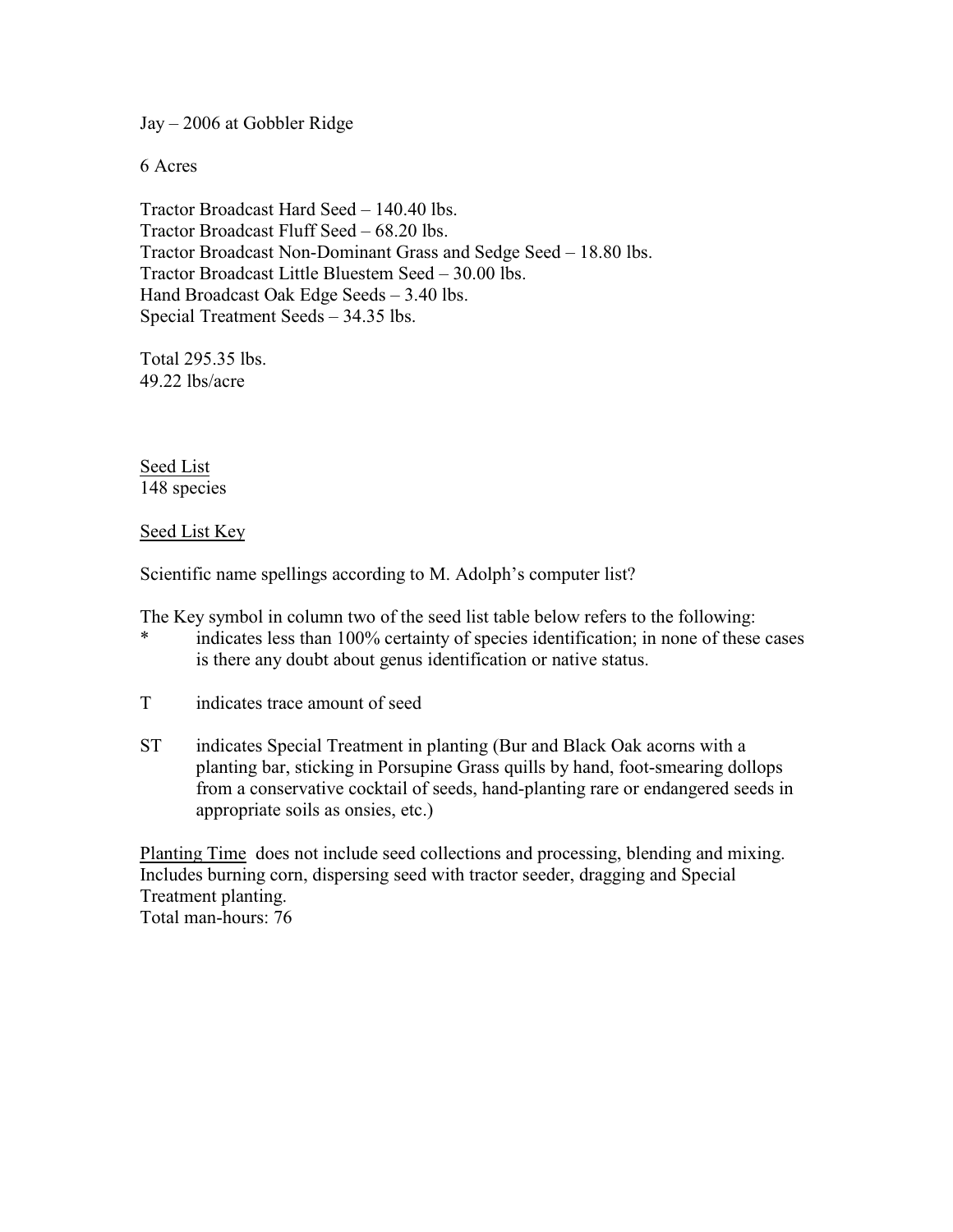| <b>Scientific Name</b>          | <b>Key</b> | <b>Common Name</b>                |
|---------------------------------|------------|-----------------------------------|
| Agastache scrophulariaefolia    |            | <b>Purple Giant Hyssop</b>        |
| Agrimonia pubescens             | $\star$    | Soft Agrimony                     |
| Allium cernuum                  |            | Nodding Wild Onion                |
| Amalanchier humilis             |            |                                   |
| Amorpha canescens               | ST         | Leadplant                         |
| Andropogon scoparius            |            | Little Bluestem                   |
| Anemone cylindrica              |            | Thimbleweed                       |
| Anemone patens                  | ST         |                                   |
| Anemone virginiana              |            | <b>Tall Thimbleweed</b>           |
| Antennaria neglecta             | <b>ST</b>  |                                   |
| Antennaria plantaginifolia      |            | <b>Pussy Toes (Everlasting)</b>   |
| Apocynum cannabinum             | $*$ ST     | Dogbane (Indian Hemp)             |
| Arenaria stricta                | <b>ST</b>  |                                   |
| Aristida purpurascens           |            | <b>Arrow Feather</b>              |
| Aronia prunifolia               |            |                                   |
| Artemisia caudata (campestris)  |            | Beach Wormwood                    |
| Asclepias amplexicaulis         | SТ         | Sand Milkweed                     |
| Asclepias tuberosa interior     | <b>ST</b>  | <b>Butterfly Weed</b>             |
| Asclepias verticillata          | <b>ST</b>  | Whorled milkweed                  |
| Aster azureus (oolentangiensis) |            | Sky-blue Aster                    |
| Aster ericoides (prostratus)    |            | <b>Heath Aster</b>                |
| Aster laevis                    |            | Smooth (Blue)(Silky) Aster        |
| Aster linariifolius             |            | Stiff Aster (Flax-Leaved)         |
| Aster oblongifoilius            |            |                                   |
| Aster ptarmidoides              |            |                                   |
| Aster sericeus                  |            | Silky Aster                       |
| Astragalus canadensis           | ST         | Canadian Milk Vetch               |
| Baptisia leucophaea             | <b>ST</b>  | Cream Wild Indigo                 |
| Bouteloua curtipendula          |            | Side-Oats Grama                   |
| Bouteloua hirsuta               |            | Hairy Grama                       |
| Cacalia atriplicifolia          |            | Pale Indian Plantain              |
| Callirhoe triangulata           |            | <b>Clustered Poppy Mallow</b>     |
| Campanula americana             |            |                                   |
| Carex bicknelii                 |            | Copper-shouldered oval Sedge      |
| Carex muhlenbergii (enervis)    |            | Sand Bracted Sedge (Muhlenberg's) |
| Carex pennsylvanica             |            |                                   |
| Carex richardsonii              | $^\star$   |                                   |
| Castilleja sessiliflora         |            | Downy Yellow Painted Cup          |
| Ceanothus americanus            | SТ         |                                   |
| Chrysopsis camporum             |            |                                   |
| (Heterotheca)                   |            | Golden Prairie Aster              |
| Cirsium hillii                  | <b>ST</b>  | <b>Hill's Thistle</b>             |
| Commandra umbellata             |            | <b>False Toadflax</b>             |
| Coreopsis lanceolata            |            |                                   |
| Coreopsis palmata               | SТ         | Prairie Coreopsis                 |
| Cyperus filiculmis              |            | <b>Slender Sand Sedge</b>         |
| Danthonia spicata               |            |                                   |
| Desmodium illinoense            | <b>ST</b>  | III. Tick Trefoil                 |
| Dodecatheon meadia              | <b>ST</b>  | <b>Shooting Star</b>              |
| Echinacea pallida               | ST         | Pale Purple Coneflower            |
| Elymus canadensis               |            | Prairie Wild Rye                  |
| Elymus villosus                 | $\star$    | Silky Wild Rye                    |
| Eragrostis spectabilis          |            | <b>Purple Love Grass</b>          |
| Erigeron strigosus              |            |                                   |
| Eupatorium altissimum           |            | <b>Tall Boneset</b>               |
|                                 |            |                                   |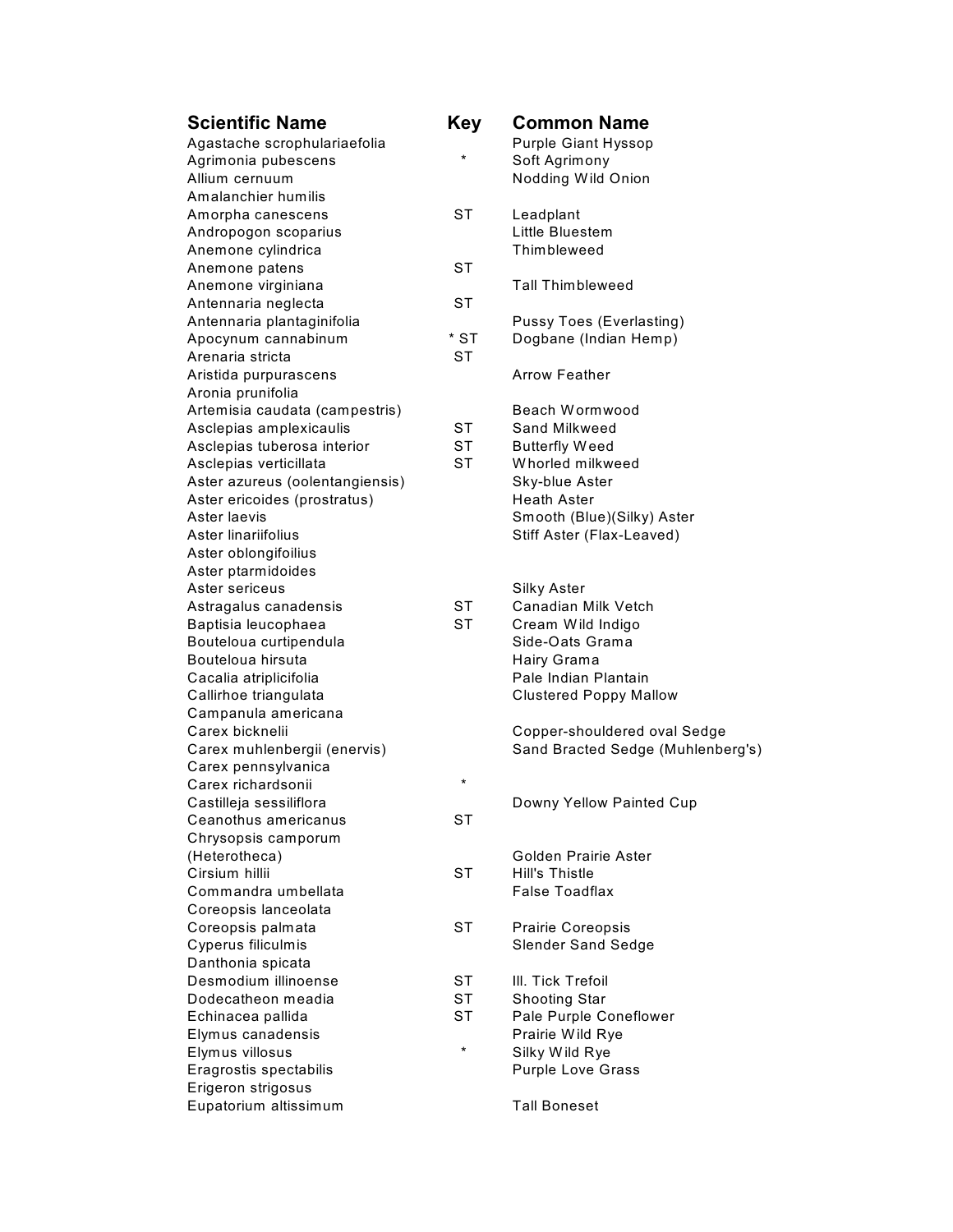| <b>Scientific Name</b>           | <b>Key</b> | <b>Common Name</b>           |
|----------------------------------|------------|------------------------------|
| Euphorbia corollata              |            | <b>Flowering Spurge</b>      |
| Festuca obtusa                   |            | <b>Nodding Fescue</b>        |
| Gaura biennis                    |            | Common Gaura                 |
| Gentiana puberulenta             | <b>ST</b>  |                              |
| Gentiana Saponaria               | T.         |                              |
| Geum triflorum                   | <b>ST</b>  |                              |
| Gnaphalium obtusifolium          |            | <b>Sweet Everlasting</b>     |
| Helianthemum canadense           |            | Common Rockrose (Frostweed)  |
| <b>Helianthus hirsutus</b>       | $\star$    |                              |
| Helianthus occidentalis          |            | <b>Western Sunflower</b>     |
| Helianthus rigidus (laetiflorus) |            | <b>Prairie Sunflower</b>     |
| <b>Helianthus tuberosus</b>      |            | Jerusalem Artichoke          |
| Heliopsis helianthoides          |            | False Sunflower; " Ox-eye "  |
| Heuchera richardsonii grayana    | <b>ST</b>  | Rough Heuchera; Alum root    |
| Hieracium longipilum             |            |                              |
| Houstonia (Hedyotis) longifolia  | ST         | <b>Long-Leaved Bluets</b>    |
| Hypoxis hirsuta                  | <b>ST</b>  |                              |
| Hystrix patula                   |            | <b>Bottlebrush Grass</b>     |
| Juncus interior                  | $^\star$   | <b>Inland Rush</b>           |
| Krigia virginica                 | * ST       |                              |
| Kuhnia eupatoroides              |            | <b>False Boneset</b>         |
| Lechea stricta                   |            | <b>Bushy Pinweed</b>         |
| Lechea tenuifolia                |            | Slender-Leaved Pinweed       |
| Lechea villosa                   |            |                              |
| Lespedeza capitata               |            | Roundheaded Bushclover       |
| Lespedza leptostachya            | <b>ST</b>  |                              |
| Liatris aspera                   |            | Rough Blazing-star           |
| Liatris cylindracea              |            | Dwarf Blazingstar            |
| Linaria canadensis               | <b>ST</b>  |                              |
| Linum sulcatum                   |            |                              |
| Lithospermum canescens           | <b>ST</b>  |                              |
| Lithospermum incisum             | <b>ST</b>  |                              |
| Lobelia spicata                  | <b>ST</b>  |                              |
| Lupinus perennis                 | <b>ST</b>  | Wild Lupine                  |
| Lysimachia lanceolata            | <b>ST</b>  | Lance-Leaved Loosestrife     |
| Monarda fistulosa                |            | Wild Bergamot                |
| Monarda punctata                 |            | <b>Horse Mint</b>            |
| Oenethera biennis                |            |                              |
| Oenethera clelandii              |            |                              |
| Opuntia humifusa                 |            | <b>Prickly Pear Cactus</b>   |
| Oxalis violacea                  |            |                              |
| Panicum capillare                |            |                              |
| Panicum latifolium               | $\star$    |                              |
| Panicum leibergii                |            |                              |
| Panicum oligosanthes             |            | Scribner's Panic Grass       |
| Panicum perlongum                |            |                              |
| Panicum villosissimum            |            |                              |
| Panicum virgatum                 |            | <b>Prairie Switch Grass</b>  |
| Parthenium integrifolium         |            | Wild Quinine                 |
| Paspalum ciliatifolium           |            | <b>Hairy Lens Grass</b>      |
| Penstemon pallidus               | $\star$    | Pale Beard Tongue            |
| Petalostemum candidum            |            | <b>White Prairie Clover</b>  |
| Petalostemum purpureum           |            | <b>Purple Prairie Clover</b> |
| Polygala incarnata               | <b>ST</b>  |                              |
| Polygala polygama                | <b>ST</b>  | Purple Milkwort              |
|                                  |            |                              |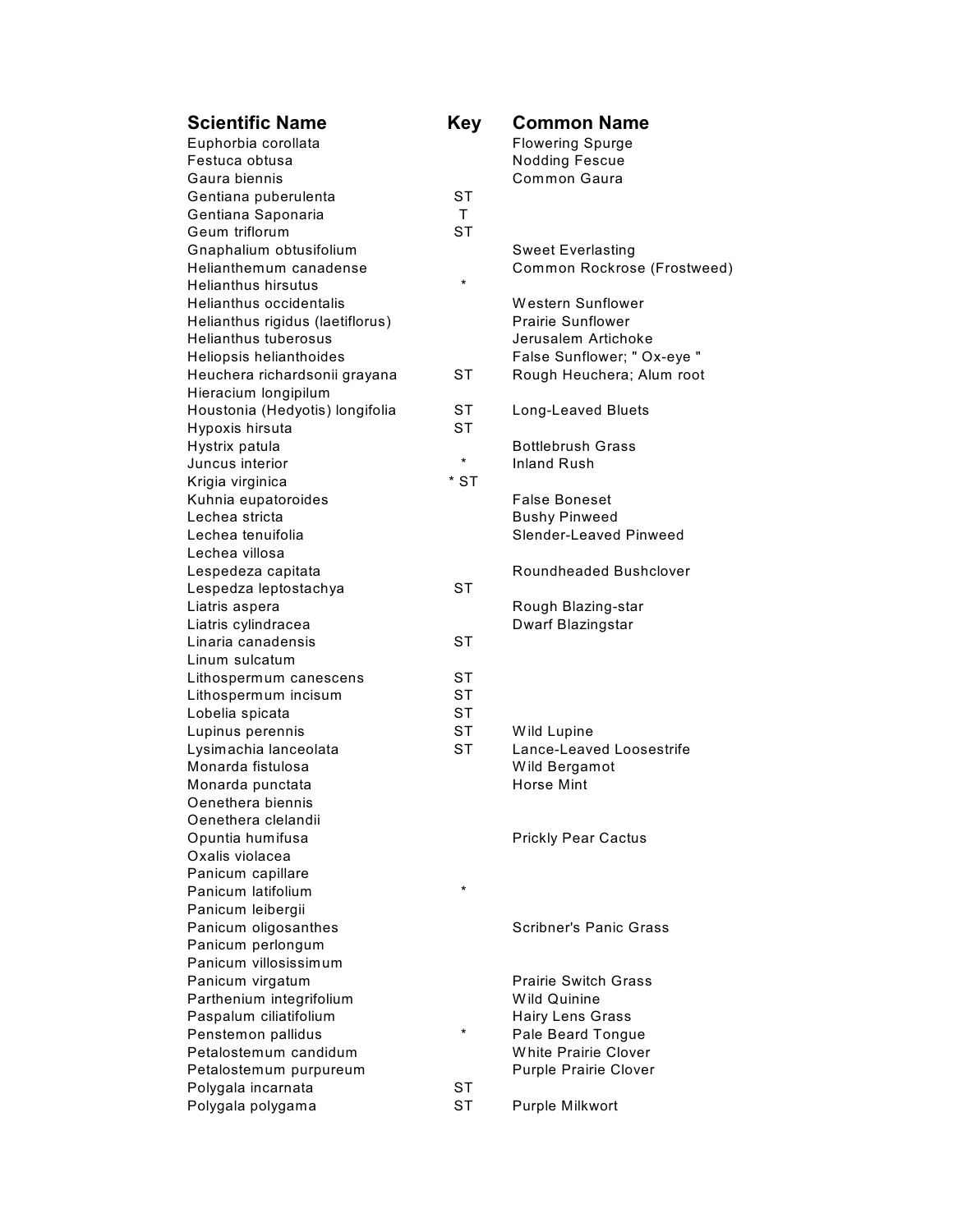| <b>Scientific Name</b>   | <b>Key</b> | <b>Common Name</b>                 |
|--------------------------|------------|------------------------------------|
| Polygala sanguinea       | <b>ST</b>  | <b>Field Milkwort</b>              |
| Polygonum tenue          | <b>ST</b>  |                                    |
| Potentilla arguta        |            | Prairie Cinquefoil                 |
| Polytaenia nuttallii     |            |                                    |
| Prunus americana         |            | Wild Plum                          |
| Pycnanthemum tenuifolium |            | Narrow-leaved Mountain Mint        |
| Pycnanthemum virginianum | T.         | Mountain mint                      |
| Quercus alba macrocarpa  | <b>ST</b>  | Bur Oak                            |
| Quercus velutina         | SТ         |                                    |
| Ratibida pinnata         |            |                                    |
| Roda blanda              |            |                                    |
| Rosa carolina            |            | Pasture Rose                       |
| Rubus flagellaris        |            |                                    |
| Rudbeckia hirta          |            | <b>Black-eyed Susan</b>            |
| Ruellia humilis          | <b>ST</b>  | Wild Petunia                       |
| Scrophularia marilandica | $\star$    |                                    |
| Scutellaria parvula      | SТ         |                                    |
| Senecio plattensis       | $\star$    |                                    |
| Silene antirrhina        |            | <b>Sleepy Catchfly</b>             |
| Sisyrinchium albidum     |            | Common Blue-eyed Grass             |
| Solidago gymnospermoidea |            |                                    |
| Solidago Missouriensis   |            | Missouri Goldenrod                 |
| Solidago nemoralis       |            | Gray Goldenrod; Oldfield           |
| Solidago rigida          |            | Stiff Goldenrod                    |
| Solidago speciosa        |            | Showy Goldenrod                    |
| Specularia perfoliata    |            | Venus' Looking Glass               |
| Sporobolius heterolepsis | <b>ST</b>  | Prairie Dropseed                   |
| Stipa spartea            | SТ         | Porcupine Grass                    |
| Talinum rugospermum      | SТ         | <b>Sand Fameflower</b>             |
| Tephrosia virginiana     | ST         | Goat's Rue                         |
| Teucrium canadense       | $\star$    | American Germander                 |
| Tradescantia ohiensis    |            | Ohio Spiderwort                    |
| Triosteum perfoliatum    | $\star$    |                                    |
| Verbena stricta          |            | Hoary Vervain                      |
| Verbena urticifolia      |            | Hairy White Vervain                |
| Viola fimbriatula        | <b>ST</b>  |                                    |
| Viola pedata             | <b>ST</b>  |                                    |
| Viola sagittata          | <b>ST</b>  |                                    |
| Wulfenia bullii          |            | Kittentails                        |
| Zizia aptera             |            | <b>Heart-leaved Meadow Parsnip</b> |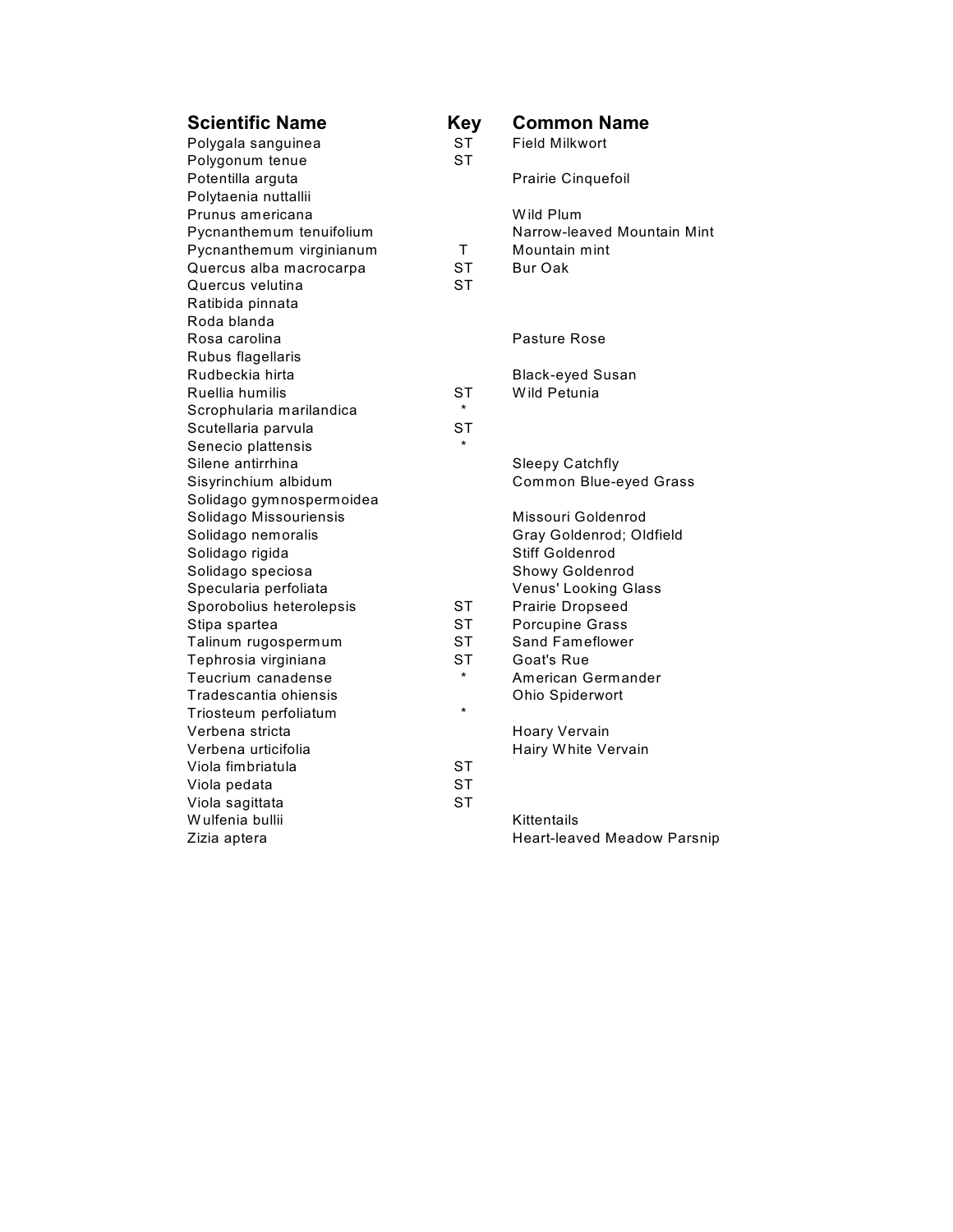2006 Planting  $\mathcal{O}$  CCK  $\pm \mathcal{O}$ Jav

#### 6 Acres

Tractor Braadcast Hard Seed - 140.60 lbs. Tracter Breadcast Fluff Seed - 68.20 lbs. Tracter Broadcast Non-Dominant Grass and Sedge Seed - 18.80 lbs. Tracter Breadcast Little Bluestem Seed - 30.00 lbs. Hand Breadcast Oak Edge Seeds - 3.40 lbs. Special Treatment Seeds - 34.35 lbs.

Tetal: 295.35 lbs.  $49.22$  lbs/acre

Seed List 148 species

Seed List Key

Scientific name spellings according to M. Adolph's computer list? \* indicates less than 100% certainty of species identification; in none of

these cases is there any doubt about genus identification or native status.

T indicates trace amount of seed

- ST indicates Special Treatment in planting (Bur and Black Oak acorns with a planting bar, sticking in Porcupime Grass quills by hand, foot-smearing dollops from a conservative cocktail of seeds, hand-planting rare or endangered seeds in appropriate soils as onaies, etc.)
- Planting Time doss not include seed collection and processing, blending and Includes burning corn, dispersing seed with tractor mîxing. seeded, dragging, and Special Treatment planting. Total man-hours: 76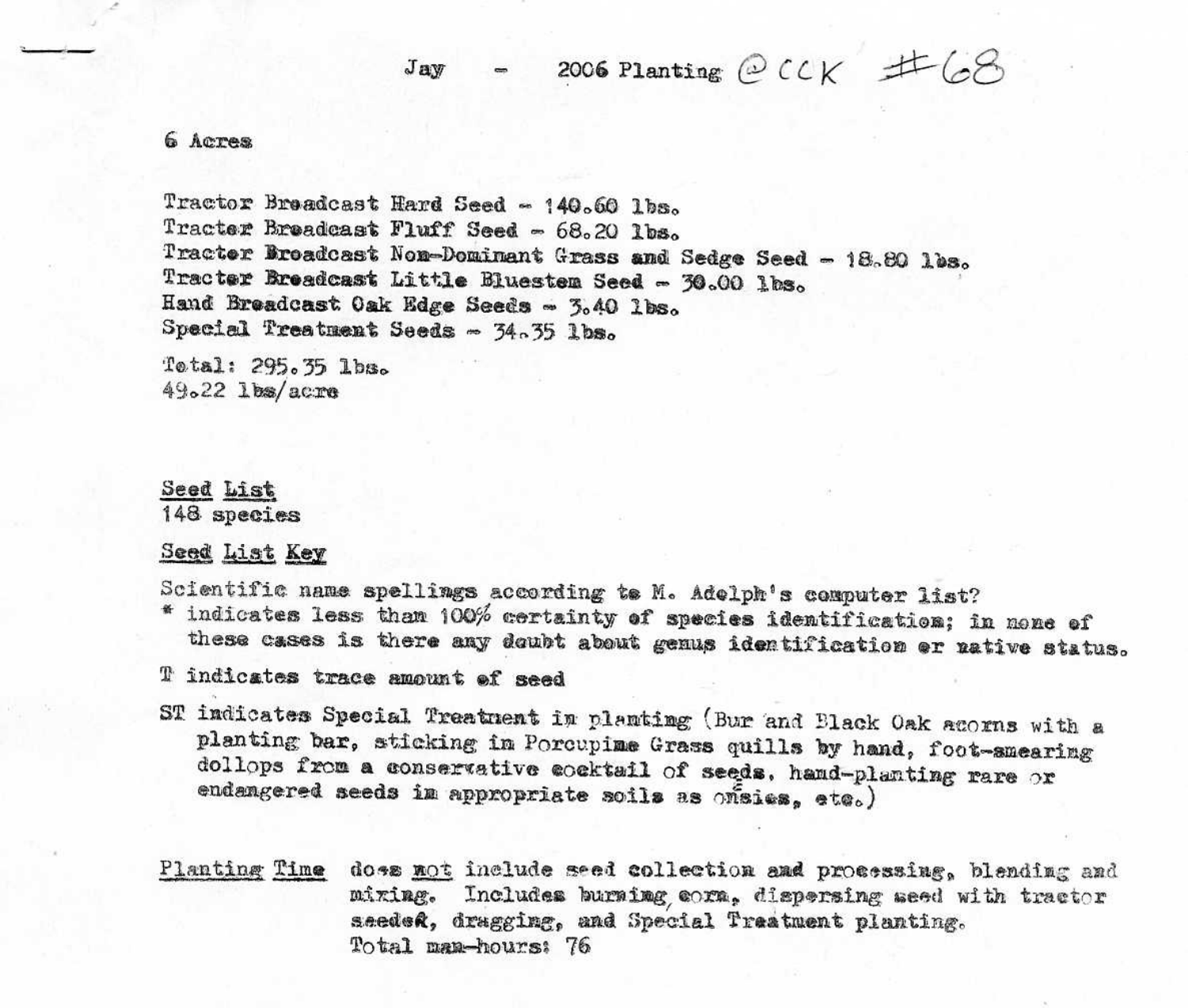Agastache screphulariaefolia Agrimenia pubescens \* Allium cernuum Amelanchier humilis Amerpha canescens ST Andropegon scoparius Anemane cylindrica Anemane patens ST Anemame virginiane Antennaria neglecta ST Antennaria plantaginfolia ST Apecynum cannabinum \* ST Aremaria stricta  $ST$ Aristida purpurascena Arenia prunifelia Artemesia caudata Asclepias amplexicaulis ST<sub>1</sub> Asclepias tuberesa ST Asclepias verticillata ST Aster azureus Aster ericaides Aster laevis Aster linariifelius Aster obloggifolius Aster ptarmicoides Astragalus canadensis  $ST$ Baptisia leucephaea  $S_{T}$ Beuteleua curtipendula Boutelous hirsuta Cacalia atripliffelia Callirhee triangulata ST Campanula americana

#### Aster sericius

Carex bicknelii Carex nublenbergii Carex pennsylvanica Carex richardsonii \* Castilleja sessiliflera Ceanathus americanus ST Chrysopsis campherum Ciraium hillii ST Commandra umbellata Cereepsis lanceelata Coreepsis palmata ST Cyperus filiculmis Damthenia spicata Desmodium illinoisense ST ST Dedecatheem media ST Echinacea pallida Elymus canadensis Elymus villosus \* Eragrestis spectabilis Erigeren strigesus Eunaterium altiissimum Eupherbia cerellata

#### $J_3y$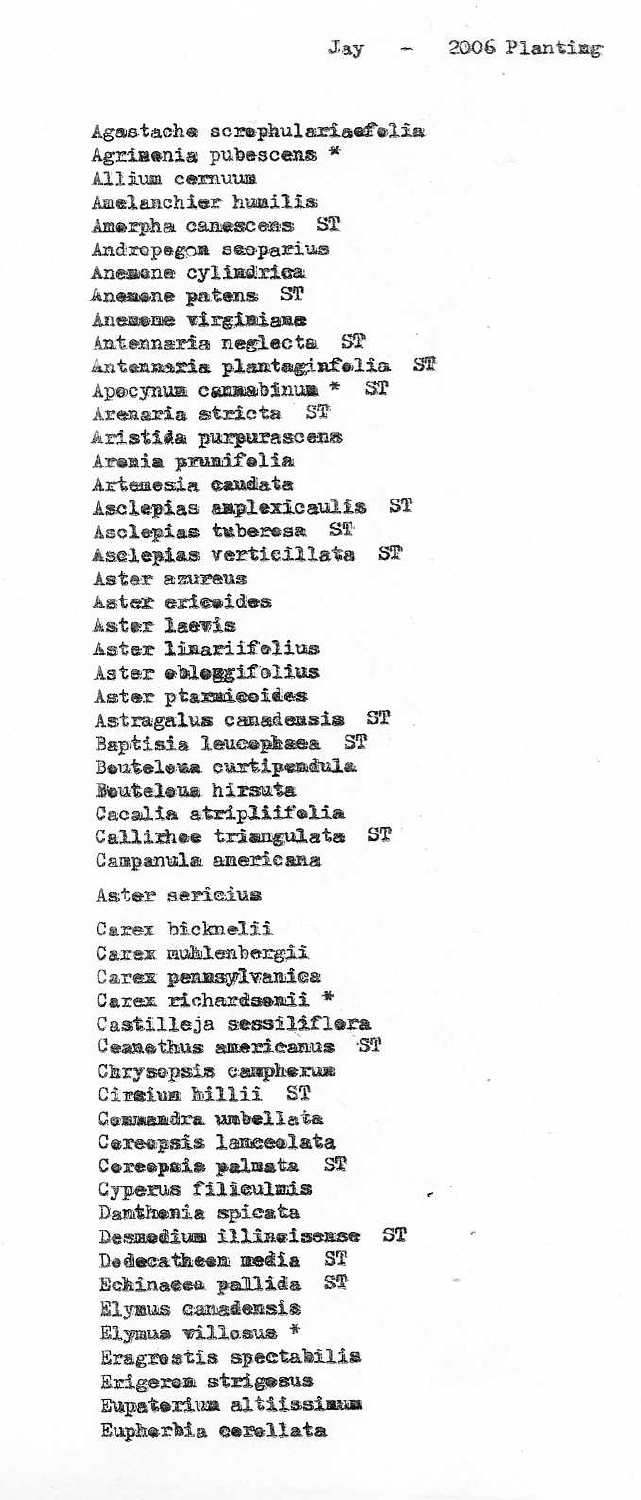Festues obtusa Gaura biennis Gentiana puberulenta ST Φ Gentiana sapenaria Geum triflerum  $ST$ Gmaphalium ebtusifolium Helianthemum canadense Helianthus hirsutus \* Helianthus eccidentalis Helianthus rigidus Helianthus tuberesus Heliapsis helianthoides Heuchera richardsenii ST Hieracium lengipilum Houstenia lengifelia ST Hypexis hirsuta ST Hystrix patula Juncus interior \* Krigia virginica \*  $S1$ Kuhnia eupatereides Lechea stricta Lechea tenuifolia Lechea willess Lespedeza capitata Lespedeza leptostachya ST Liatris aspera Liatris cylindracea Linaria canadensis ST Linum suleatum Lithospermum canescens ST ST Lithospermum incisum Lobelia spicata ST ST Lupinus perennis ST Lysimachia lanceolsta Monarda fistulesa Menarda punctata Oenethera biennis Oenethera clelandii Opuntia humifusa ST  $52$ Oxalis vielacea Pamigum capillare Panicum latifolium \* Pamicum leibergii Panicum eligesanthes Panicum perlongum . Pamieum villosissimum Pamieum vigatum Parthenium integrifelium Paspalum ciliatifolium Pensteman pallidus \* Petalestemum candidum Petalestemum purpureum Polygala incarnata ST  $\mathbb{S}\mathbb{T}$ Polygala polygama Polygala sanguinea ST Pelygenum tenue ST Petentilla arguta Prunus americana Pycnamthemum temuifelium Pyenamthemum virginianum T Quercus alba macrocarpa ST ST Quercus velutina